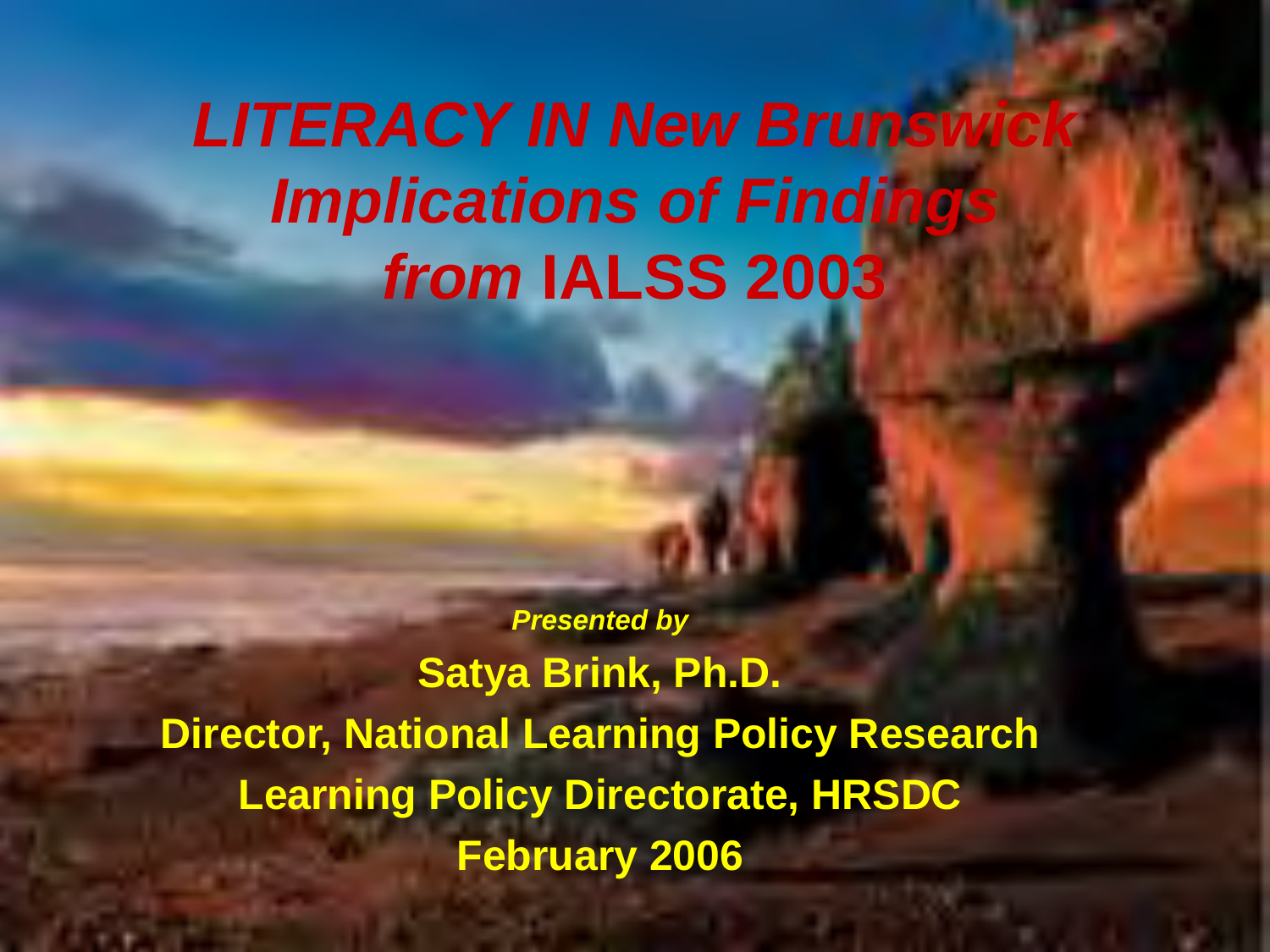## **Key Questions**

- What is the level of literacy proficiency in English/French in New Brunswick?
- How does New Brunswick compare to Canada, the provinces and other territories?
- How proficient are residents of New Brunswick in the different component skills?
- How is literacy performance distributed in the working age population of New Brunswick/Atlantic?
- How do age and education affect the literacy and numeracy performance?
- How is literacy performance distributed in the labor force, immigration, occupations, industries and earning groups?
- What are the demographic characteristics of people with low literacy proficiency and where are they located in New Brunswick?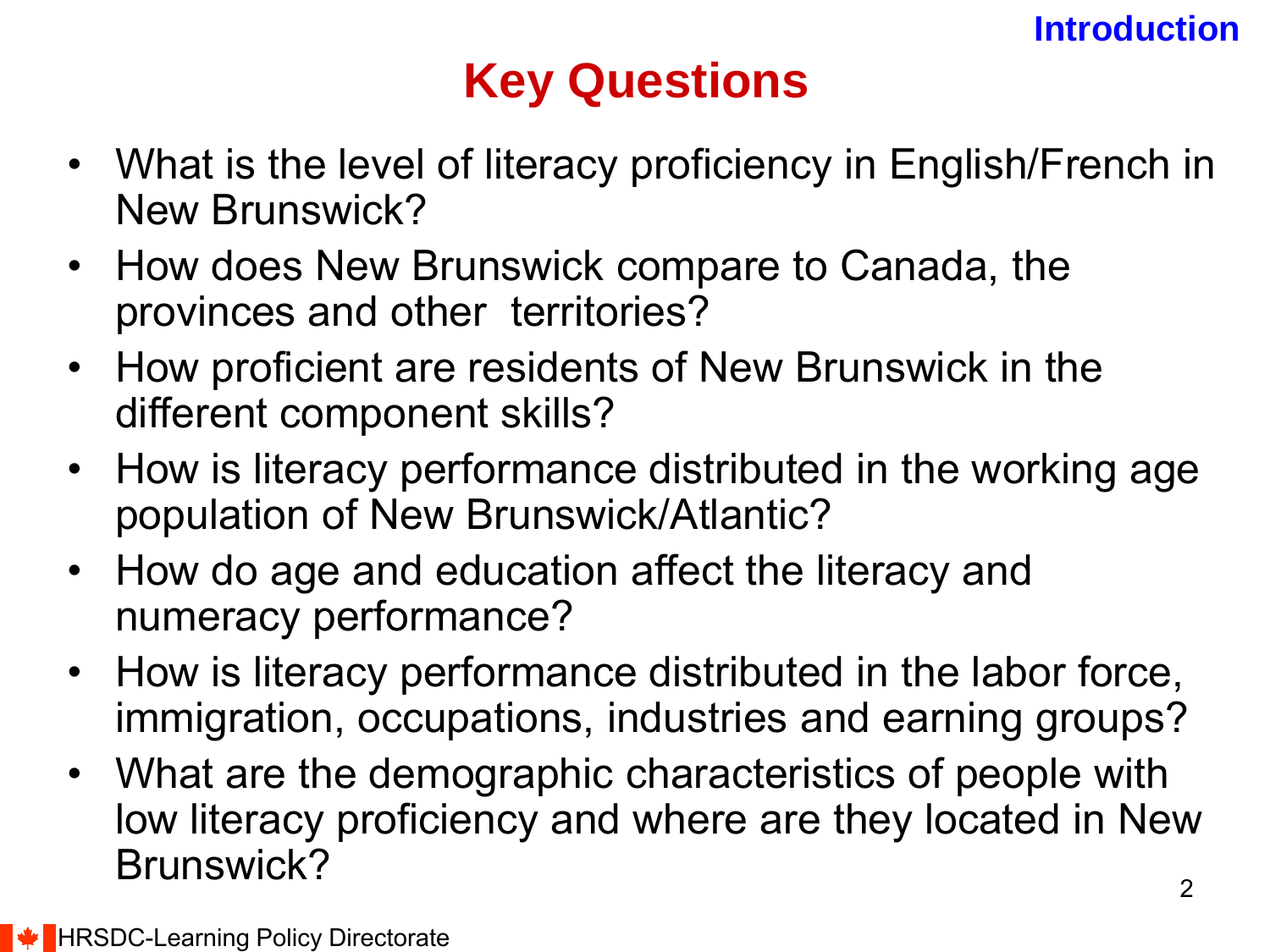### **Introduction**

## **Literacy proficiency: the ability to** *understand* **and**  *employ* **printed information in daily activities, at home, at work and in the community. It is not about whether or not one can read but how well one reads.**

### **4 Domains, measure skills at five levels :**

- **Prose:** The knowledge and skills needed to understand and use information from texts including editorials, news stories, brochures and instruction manuals.
- **Document:** The knowledge and skills required to locate and use information contained in various formats, including job applications, payroll forms, transportation schedules, maps, tables, and charts.
- **Numeracy:** The knowledge and skills required to apply arithmetic operations, either alone or sequentially, to numbers embedded in printed materials, such as balancing an account, figuring out a tip, completing an order form or determining the amount of interest on a loan from an advertisement .
- **Problem Solving:** Involves goal-directed thinking and action in situations for which no routine solution procedure is available. The understanding of the problem situation and its step-by-step transformation, based on planning and reasoning constitute the process of problem solving. (Only four proficiency levels)

•**Level 1** 0 - 225 points •**Level 2** 226 -275 points •**Level 3 276-325 points\*** •**Level 4** 326 -375 points •**Level 5** 376 -500 points

**Proficiency level for** modern economy and knowledge-based society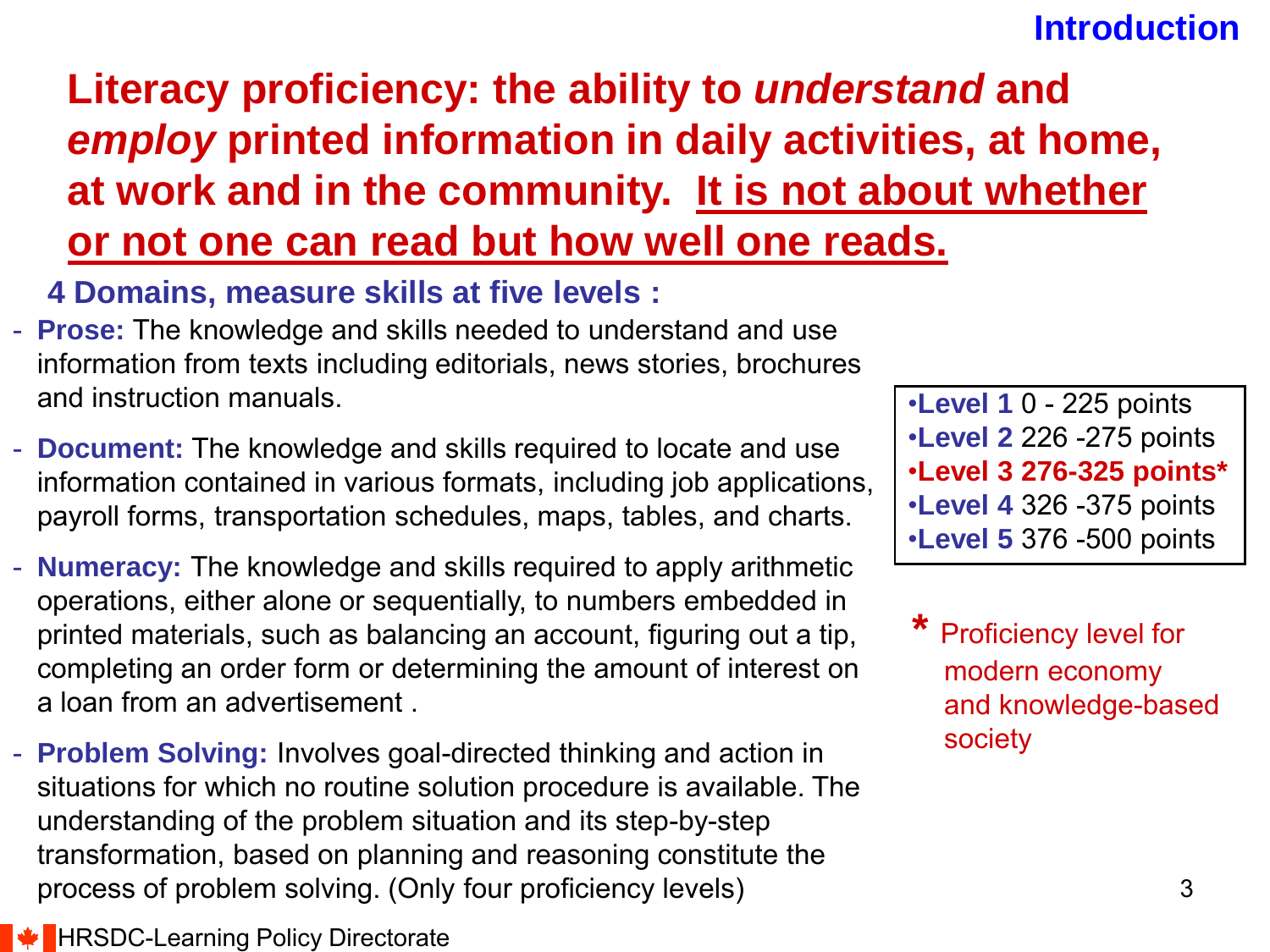### **Introduction**

## **Background information of importance for IALSS results: New Brunswick**

Total population (2003) 752,000

Population/square km 10 app.

Population 15-64 (2005) 525,800

Population 65 and over (2005) 104,700

| <b>Gender Distribution</b> |         |  |  |  |  |  |  |
|----------------------------|---------|--|--|--|--|--|--|
| Males                      | 371,200 |  |  |  |  |  |  |
| $ $ Females                | 380,900 |  |  |  |  |  |  |

| <b>Population by mother tongue</b><br>(Census 2001) |          |  |  |  |  |  |  |
|-----------------------------------------------------|----------|--|--|--|--|--|--|
| <b>English only</b>                                 | 465,170  |  |  |  |  |  |  |
| <b>French only</b>                                  | 236, 665 |  |  |  |  |  |  |
| Non-official languages only                         | 11,935   |  |  |  |  |  |  |
| <b>English and French</b>                           | 5,255    |  |  |  |  |  |  |
| Eng. and non-off language                           | 550      |  |  |  |  |  |  |
| French and non-off language                         | 105      |  |  |  |  |  |  |

| Population 15 years and over by<br>highest level of schooling |         |  |  |  |  |  |  |
|---------------------------------------------------------------|---------|--|--|--|--|--|--|
| (Census 2001)                                                 |         |  |  |  |  |  |  |
| Less than high school                                         | 219,825 |  |  |  |  |  |  |
| High school graduate                                          | 87,150  |  |  |  |  |  |  |
| <b>Trade Vocational cert.</b>                                 | 18,755  |  |  |  |  |  |  |
| College education                                             | 133,825 |  |  |  |  |  |  |
| <b>University</b>                                             | 129,815 |  |  |  |  |  |  |

*Source*: Statistics Canada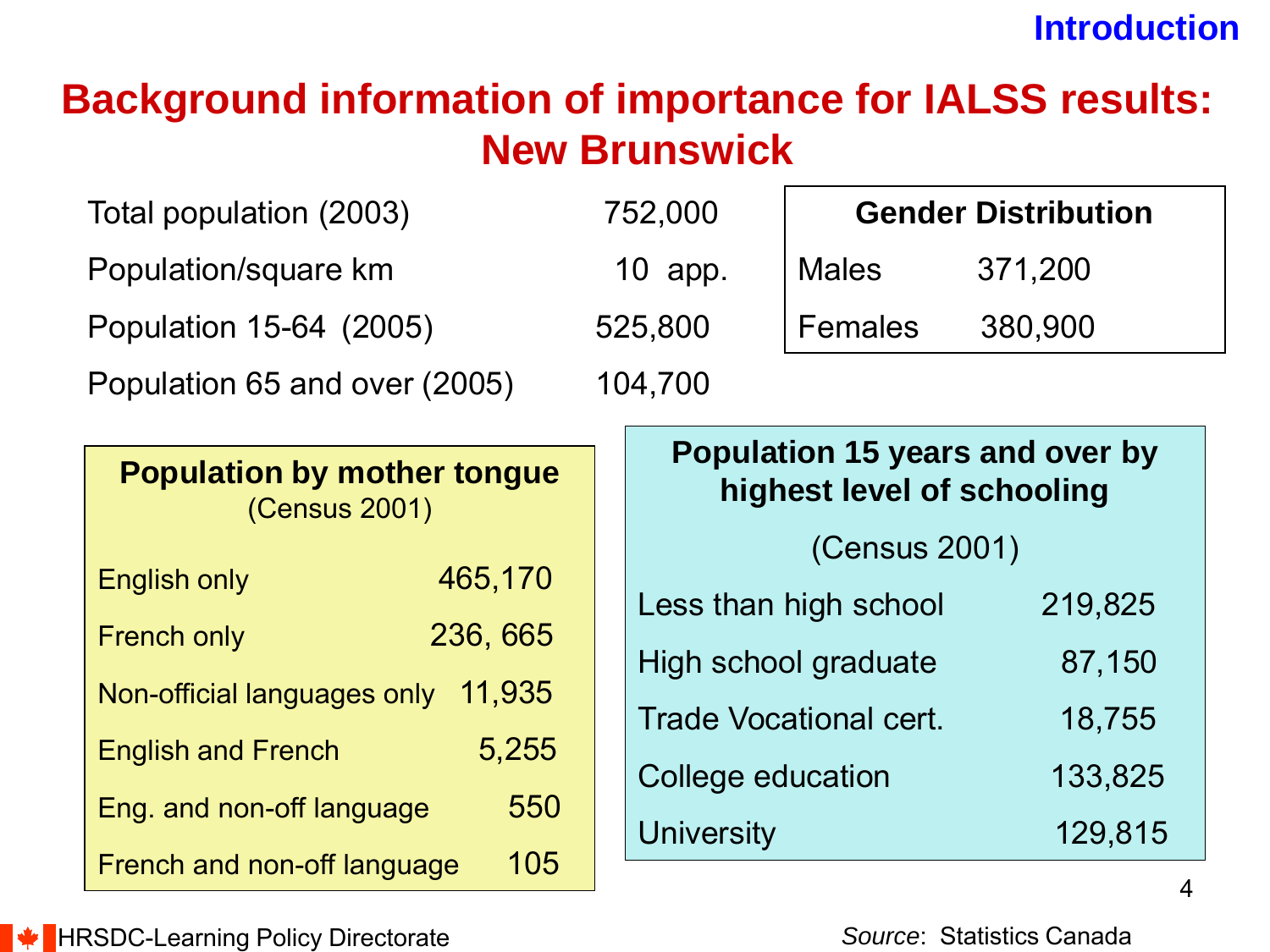## **The number of persons (16 to 65) with low literacy rose from 8 m in 1994 to 9 m in 2003 though the percentage Change between 1994 and 2003, Canada**



Differences at each level between IALS and IALSS are not statistically significant

*Source*: IALSS, 2003; IALS, 1994.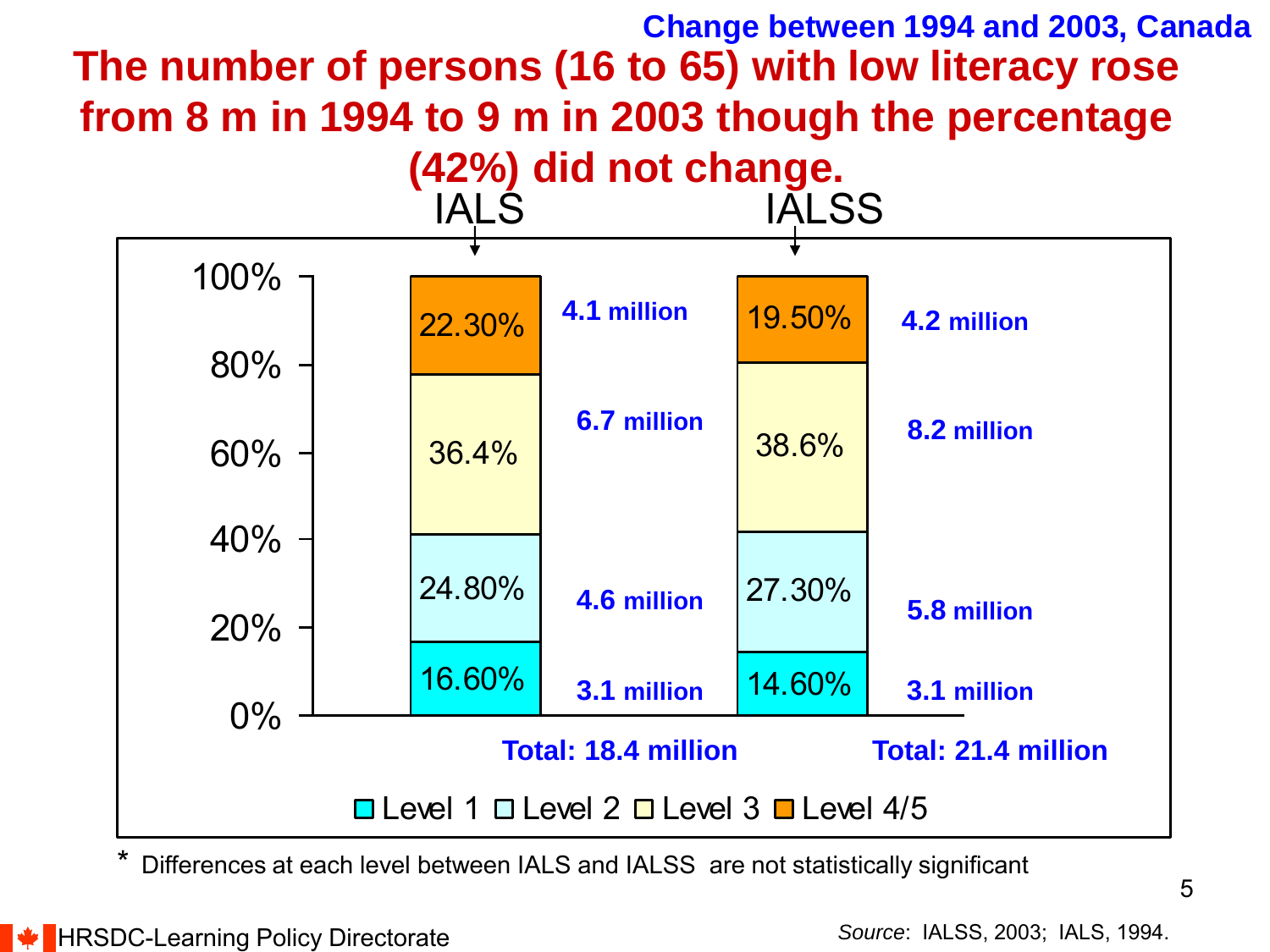## Comparisons of provinces and territories based on average scores.

#### Prose, population 16 and older, 2003

| <b>Jurisdiction</b>          | Y.T. | Sas. | Alta. | B.C. | N.S. | N.W. | Man.                                                                 | P.E.I. | Can. | Ont. | Que. | N.B. | N.L. | Nvt |
|------------------------------|------|------|-------|------|------|------|----------------------------------------------------------------------|--------|------|------|------|------|------|-----|
| <b>Yukon Territory</b>       |      |      |       |      |      |      |                                                                      |        |      |      |      |      |      |     |
| Saskatchewan                 |      |      |       |      |      |      |                                                                      |        |      |      |      |      |      |     |
| Alberta.                     |      |      |       |      |      |      |                                                                      |        |      |      |      |      |      |     |
| <b>British Columbia</b>      |      |      |       |      |      |      |                                                                      |        |      |      |      |      |      |     |
| Nova Scotia                  |      |      |       |      |      |      |                                                                      |        |      |      |      |      |      |     |
| Northwest Territories        |      |      |       |      |      |      |                                                                      |        |      |      |      |      |      |     |
| Manitoba                     |      |      |       |      |      |      |                                                                      |        |      |      |      |      |      |     |
| <b>Prince Edward Island</b>  |      |      |       |      |      |      |                                                                      |        |      |      |      |      |      |     |
| Canada                       |      |      |       |      |      |      |                                                                      |        |      |      |      |      |      |     |
| Ontario                      |      |      |       |      |      |      |                                                                      |        |      |      |      |      |      |     |
| Quebec                       |      |      |       |      |      |      |                                                                      |        |      |      |      |      |      |     |
| <b>New Brunswick</b>         |      |      |       |      |      |      |                                                                      |        |      |      |      |      |      |     |
| Newfoundland and<br>Labrador |      |      |       |      |      |      |                                                                      |        |      |      |      |      |      |     |
| Nunavut                      |      |      |       |      |      |      |                                                                      |        |      |      |      |      |      |     |
|                              |      |      |       |      |      |      | Mean proficiency significantly higher than comparison jurisdiction   |        |      |      |      |      |      |     |
|                              |      |      |       |      |      |      | No statistically significant difference from comparison jurisdiction |        |      |      |      |      |      |     |
|                              |      |      |       |      |      |      | Mean proficiency significantly lower than comparison jurisdiction    |        |      |      |      |      |      | 6   |

**EXAMPLE HRSDC-Learning Policy Directorate**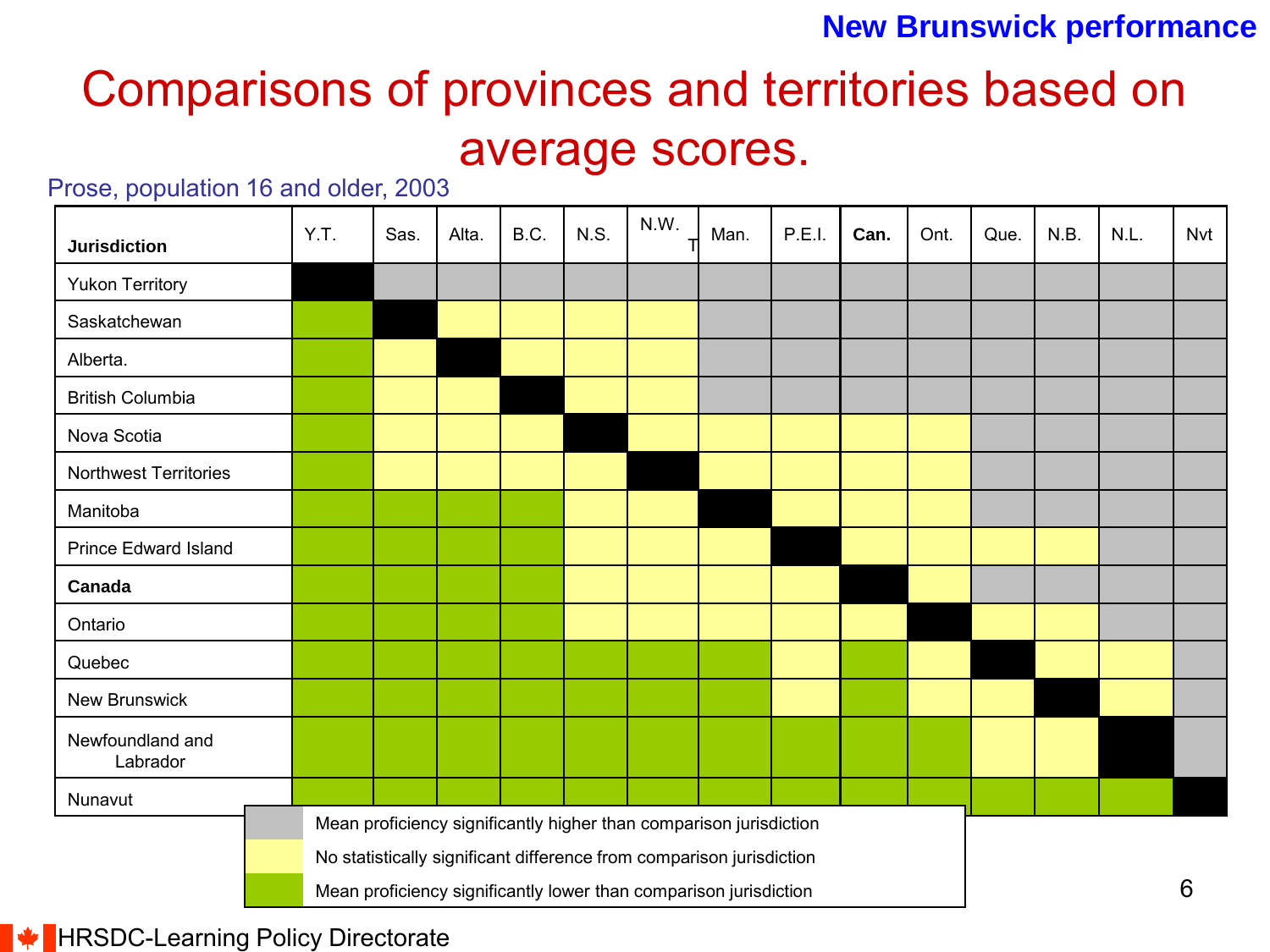## Proficiency varied across domains and population age in New Brunswick.

Average proficiency scores, population 16 and older and population 16 to 65, New Brunswick, 2003

|                                 | <b>Prose</b> | <b>Document</b> | <b>Numeracy</b> | <b>Problem</b><br>Solving* |
|---------------------------------|--------------|-----------------|-----------------|----------------------------|
| 16 and older                    | 264          | 261             | 252             | 257                        |
| <b>16 to 65</b><br>years of age | 273          | 270             | 262             | 266                        |



\* Proficiency levels are defined differently for problem solving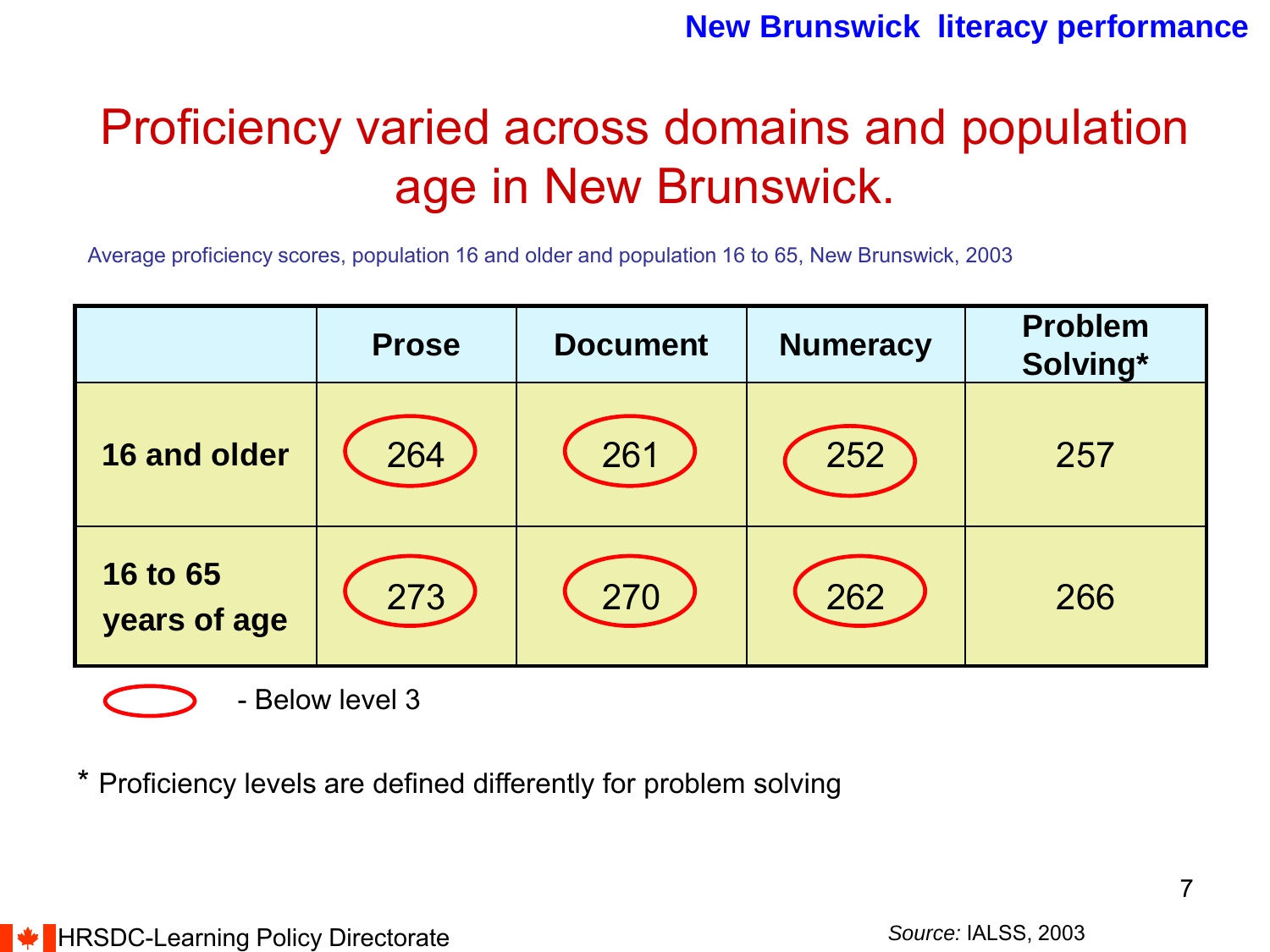### **In New Brunswick, the distribution of prose literacy proficiency is more favourable in the working age population compared to 16 and over, similar to most provinces and territories. New Brunswick performance**



*Source:* IALSS, 2003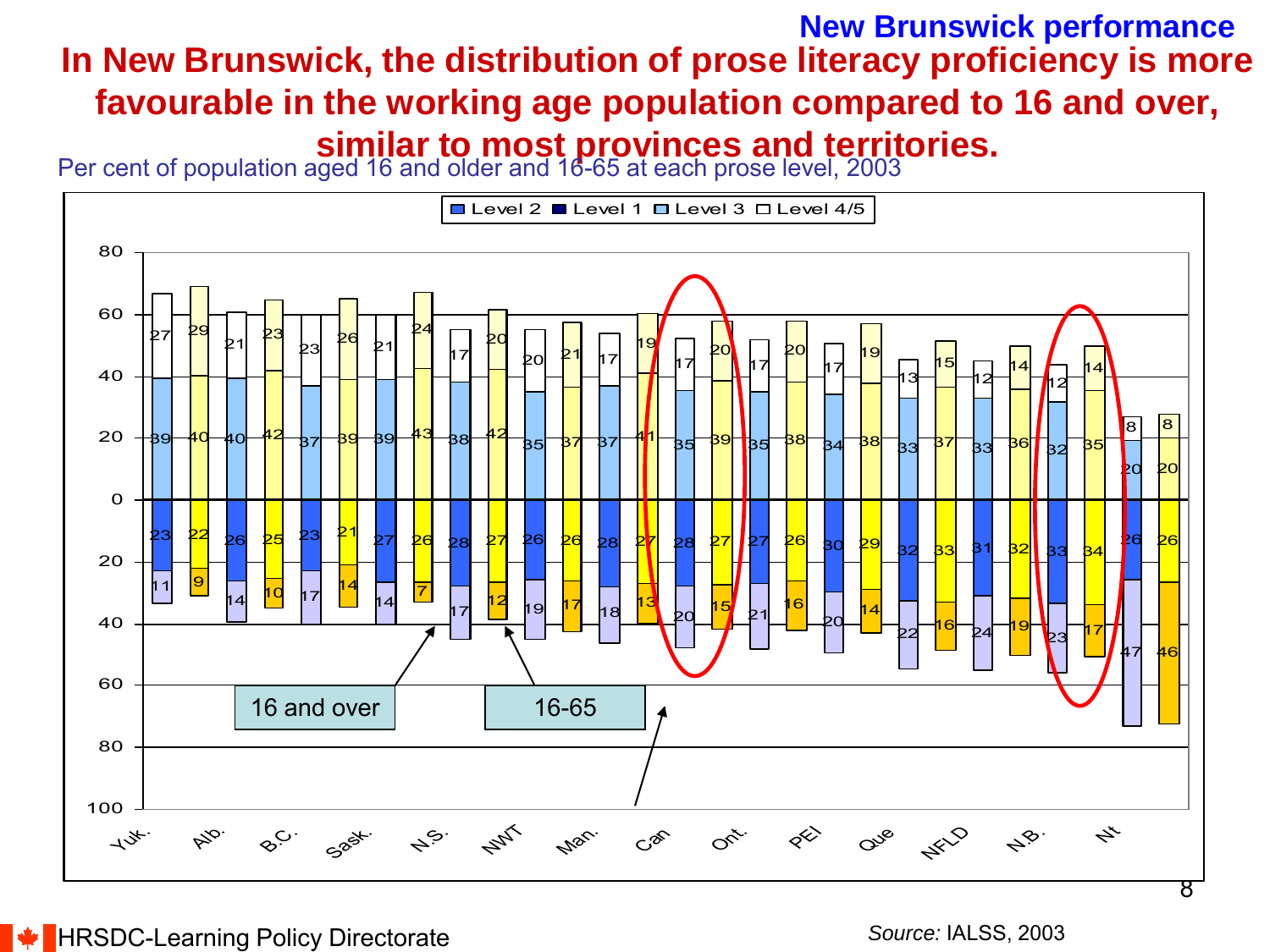### **New Brunswick had average scores at level 2 in document, prose and in numeracy (population 16-65).**

| <b>Province or Territory</b> | Document<br>literacy | Prose<br>literacy | <b>Numeracy</b>  |            |                             |
|------------------------------|----------------------|-------------------|------------------|------------|-----------------------------|
| Newfoundland and Labrador    | 269                  | 271               | $257+$           |            | $\rightarrow$ Below level 3 |
| <b>Prince Edward Island</b>  | 281                  | 282               | $269+$           |            | in 3 domains                |
| Nova Scotia                  | 284                  | 286               | $272-$           |            | <b>Below level 3</b>        |
| <b>New Brunswick</b>         | 270                  | 273               | $262 -$          | but not in | in numeracy                 |
| Quebec                       | 273                  | 275               | $269 -$          | literacy.  |                             |
| Ontario                      | 279                  | 279               | $270 -$          |            |                             |
| Manitoba                     | 283                  | 283               | $271 \leftarrow$ |            |                             |
| Saskatchewan                 | 294                  | 294               | 284              |            |                             |
| Alberta                      | 290                  | 289               | 281              |            |                             |
| <b>British Columbia</b>      | 290                  | 288               | 279              |            |                             |
| <b>Nunavut Territory</b>     | 234                  | 232               | $220+$           |            |                             |
| <b>Northwest Territory</b>   | 280                  | 280               | 269←             |            |                             |
| <b>Yukon Territory</b>       | 294                  | 296               | 283              |            | 9                           |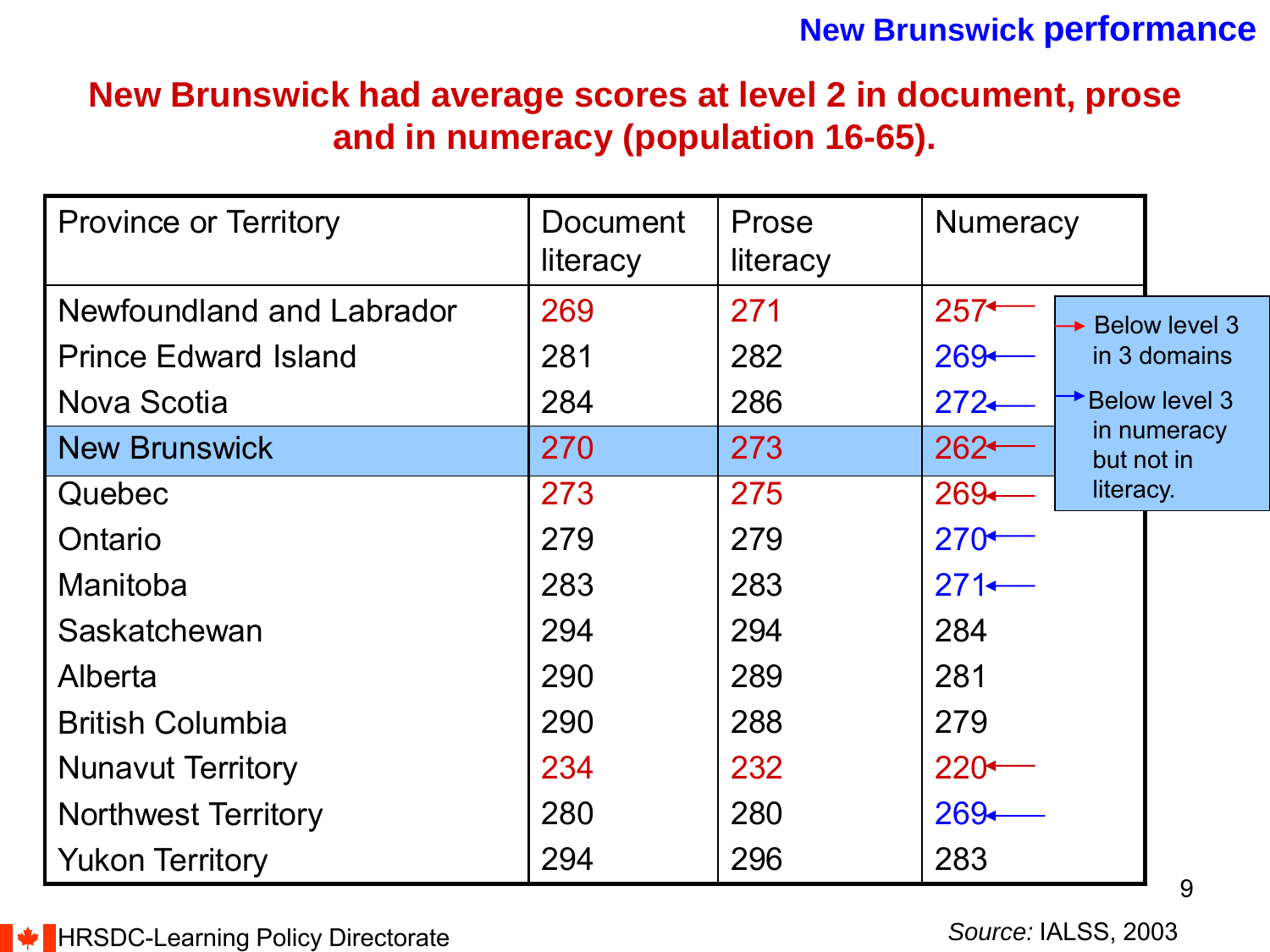### **Yukon had the lowest proportion overall (31%) of prose literacy below level 3. In New Brunswick, 51% of the working-age population (16-65) had an average prose literacy proficiency below level 3.**

**Percent of population 16 to 65 at each prose level by provinces and territories, 2003**

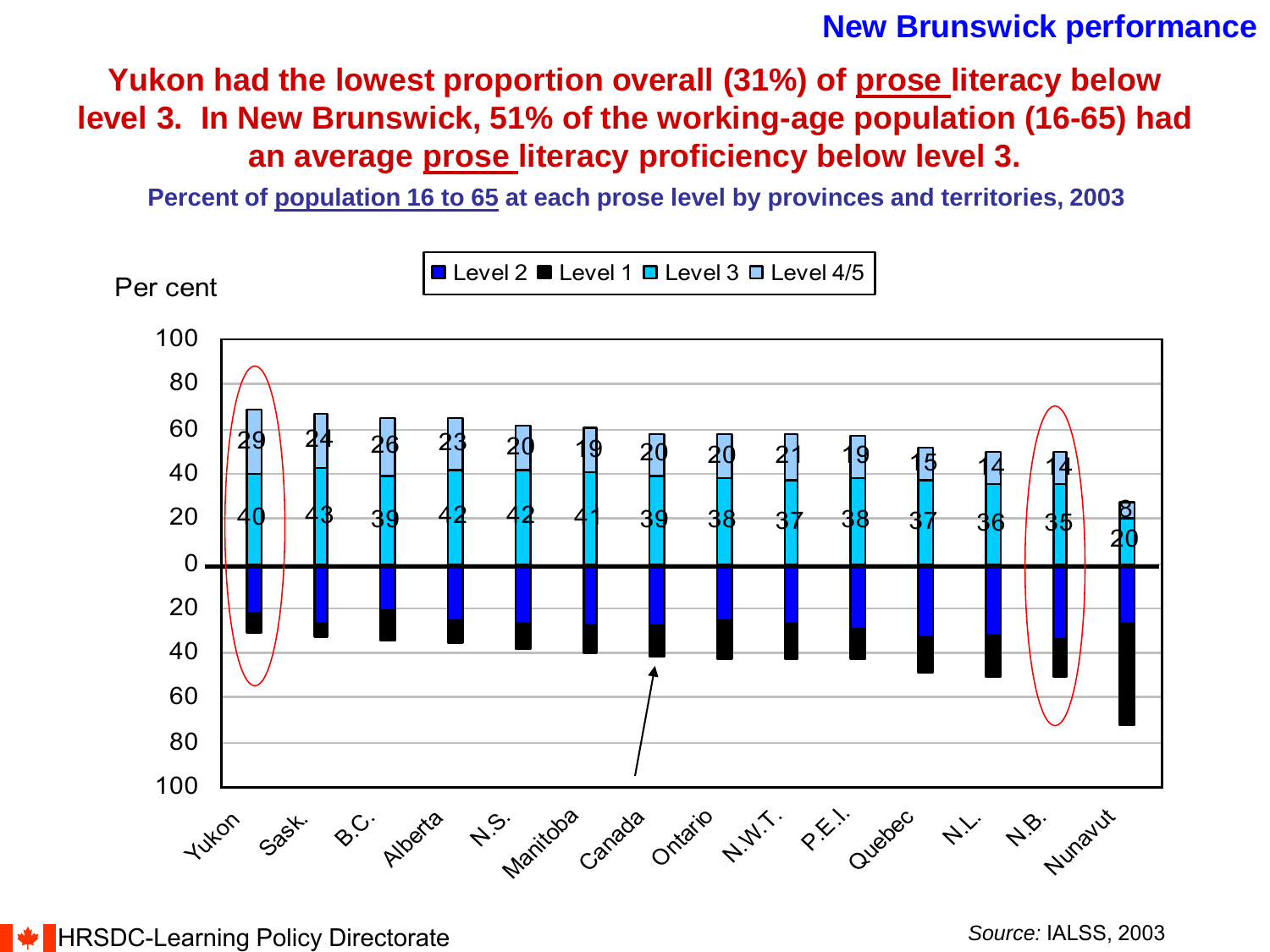### **Yukon had lowest proportion of working-age adults below level 3 in numeracy (41%). In New Brunswick the proportion of working-age adults below level 3 in numeracy was 60%.**

**Percent of population 16 to 65 at each numeracy level by provinces and territories, 2003**

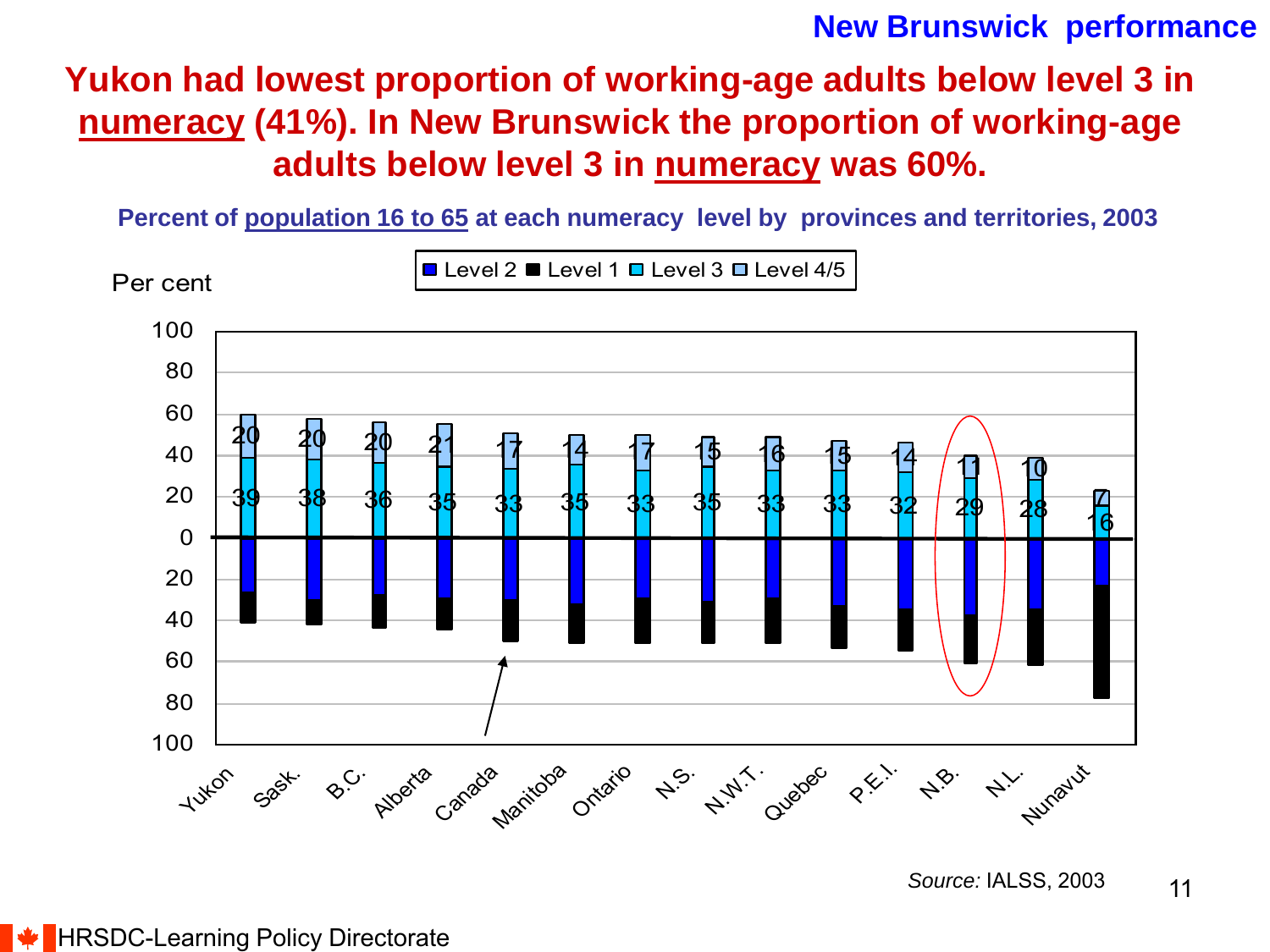## **Impact of low literacy in the population 16-65.**

| <b>Prose</b>                 |               | Level 1       |       | Level 2       | Total |               |  |
|------------------------------|---------------|---------------|-------|---------------|-------|---------------|--|
|                              | $\frac{0}{0}$ | <b>Number</b> | $\%$  | <b>Number</b> | $\%$  | <b>Number</b> |  |
| Newfoundland and<br>Labrador | 18.8          | 70,000        | 31.6  | 119,000       | 50.4  | 189,000       |  |
| <b>Prince Edward Island</b>  | 14.0          | 13,000        | 28.8  | 27,000        | 42.8  | 40,000        |  |
| Nova Scotia                  | 11.9          | 75,000        | 26.5  | 168,000       | 38.4  | 243,000       |  |
| <b>New Brunswick</b>         | 16.6          | 85,000        | 33.8  | 173,000       | 50.4  | 258,000       |  |
| Quebec                       | 15.6          | 800,000       | 33.0  | 1,700,000     | 48.6  | 2,500,000     |  |
| Ontario                      | 16.2          | 1,300,000     | 26.0  | 2,100,000     | 42.2  | 3,400,000     |  |
| Manitoba                     | 12.7          | 90,000        | 27.0  | 200,000       | 39.7  | 290,000       |  |
| <b>Saskatchewan</b>          | 6.6           | 41,000        | 26.4  | 162,000       | 33.0  | 203,000       |  |
| Alberta                      | 9.7           | 209,000       | 25.3  | 544,000       | 35.0  | 753,000       |  |
| <b>British Columbia</b>      | 13.8          | 400,000       | 20.9  | 600,000       | 34.7  | 1,000,000     |  |
| Yukon                        | 9.0           | 2,000         | 21.9  | 4,000         | 30.9  | 6,000         |  |
| <b>Northwest Territory</b>   | 16.5          | 4,000         | 26.1) | 7,000         | 42.6  | 11,000        |  |
| <b>Nunavut</b>               | 45.8          | 6,000         | 26.4  | 3,000         | 72.0  | 9,000         |  |

12

**EXAMPLE HRSDC-Learning Policy Directorate** 

Total 8,849,000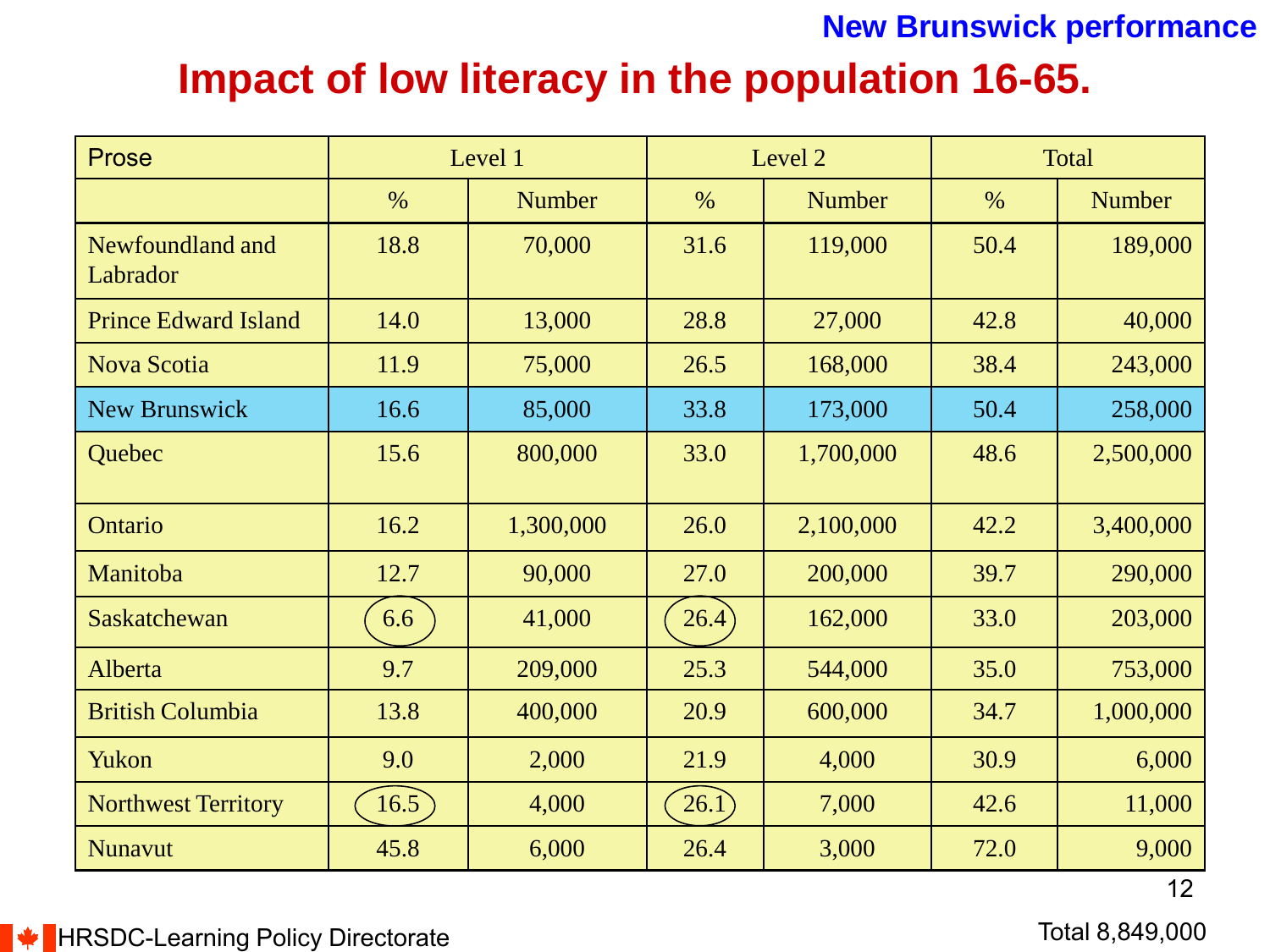## **Impact of low numeracy in the population 16-65.**

|                              |               | Numeracy level 1 |      | Numeracy level 2 |      | Total     |  |
|------------------------------|---------------|------------------|------|------------------|------|-----------|--|
|                              | $\frac{0}{0}$ | Number           | $\%$ | Number           | $\%$ | Number    |  |
| Newfoundland and<br>Labrador | 26.8          | 101,000          | 34.3 | 107,000          | 61.1 | 208,000   |  |
| <b>Prince Edward Island</b>  | 19.2          | 18,000           | 34.8 | 33,000           | 54.0 | 51,000    |  |
| Nova Scotia                  | 19.7          | 125,000          | 30.9 | 196,000          | 50.6 | 321,000   |  |
| <b>New Brunswick</b>         | 23.1          | 118,000          | 37.2 | 191,000          | 60.3 | 309,000   |  |
| Quebec                       | 20.0          | 1,026,000        | 33.1 | 1,697,000        | 53.1 | 2,723,000 |  |
| Ontario                      | 21.3          | 1,759,000        | 29.1 | 2,403,000        | 50.4 | 4,162,000 |  |
| Manitoba                     | 18.2          | 131,000          | 32.1 | 230,000          | 50.3 | 361,000   |  |
| Saskatchewan                 | 11.8          | 73,000           | 30.2 | 186,000          | 42.0 | 259,000   |  |
| Alberta                      | 15.1          | 324,000          | 29.3 | 629,000          | 44.4 | 953,000   |  |
| <b>British Columbia</b>      | 16.7          | 471,000          | 27.0 | 762,000          | 43.7 | 1,233,000 |  |
| Yukon                        | 14.1          | 3,000            | 26.4 | 5,000            | 40.5 | 8,000     |  |
| <b>Northwest Territory</b>   | 22.0          | 6,000            | 29.0 | 7,000            | 51.0 | 13,000    |  |
| Nunavut                      | 54.7          | 7,000            | 22.6 | 3,000            | 77.3 | 10,000    |  |

**Source: IALSS, 2003** 

Total 10,681,000

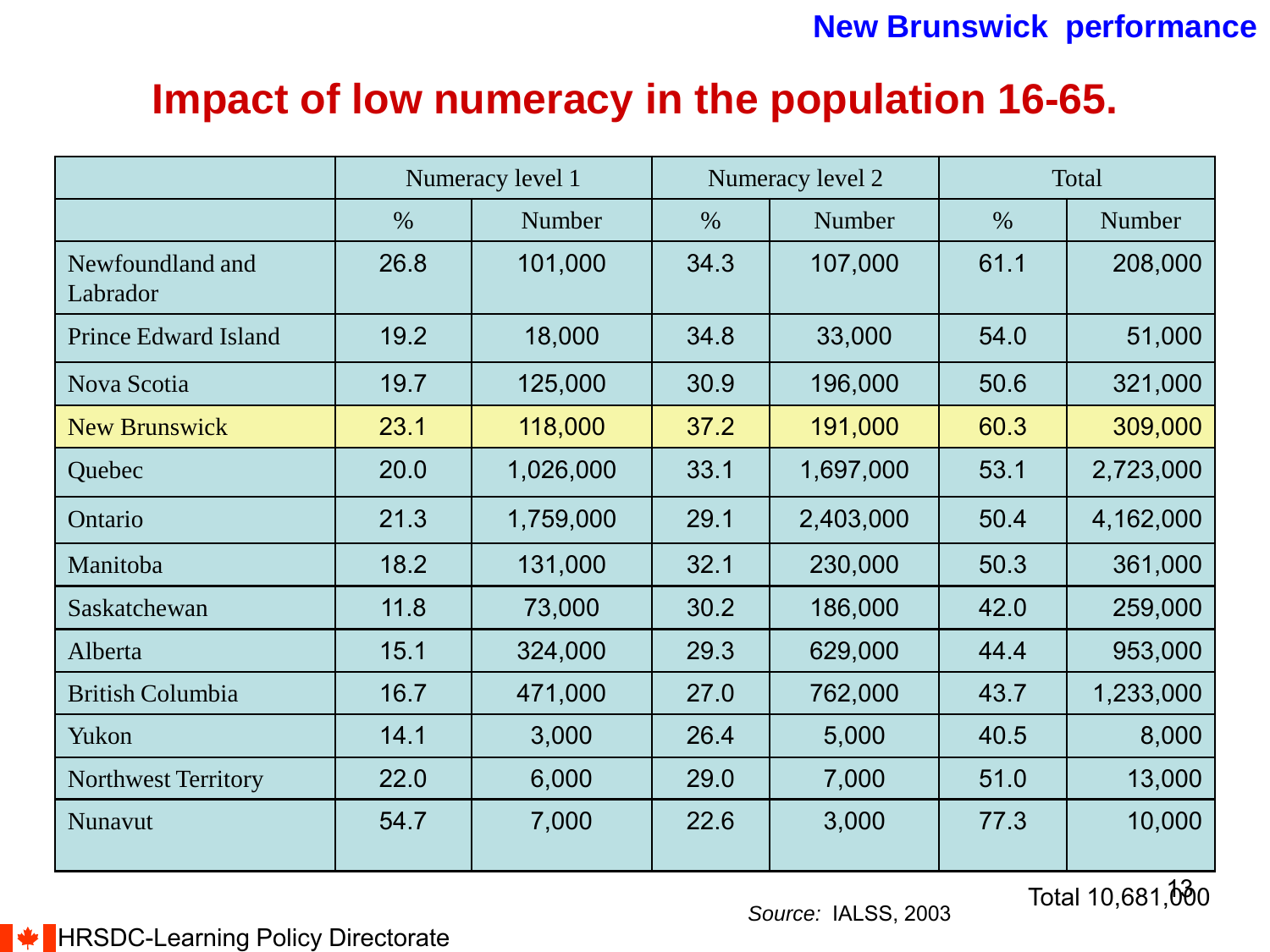### **The proportion of New Brunswick residents at levels 1 and 2 varied by 10 percentage points between literacy and numeracy.**

**Per cent of adult populations performing at levels 1 and 2 in ALL 2003** 

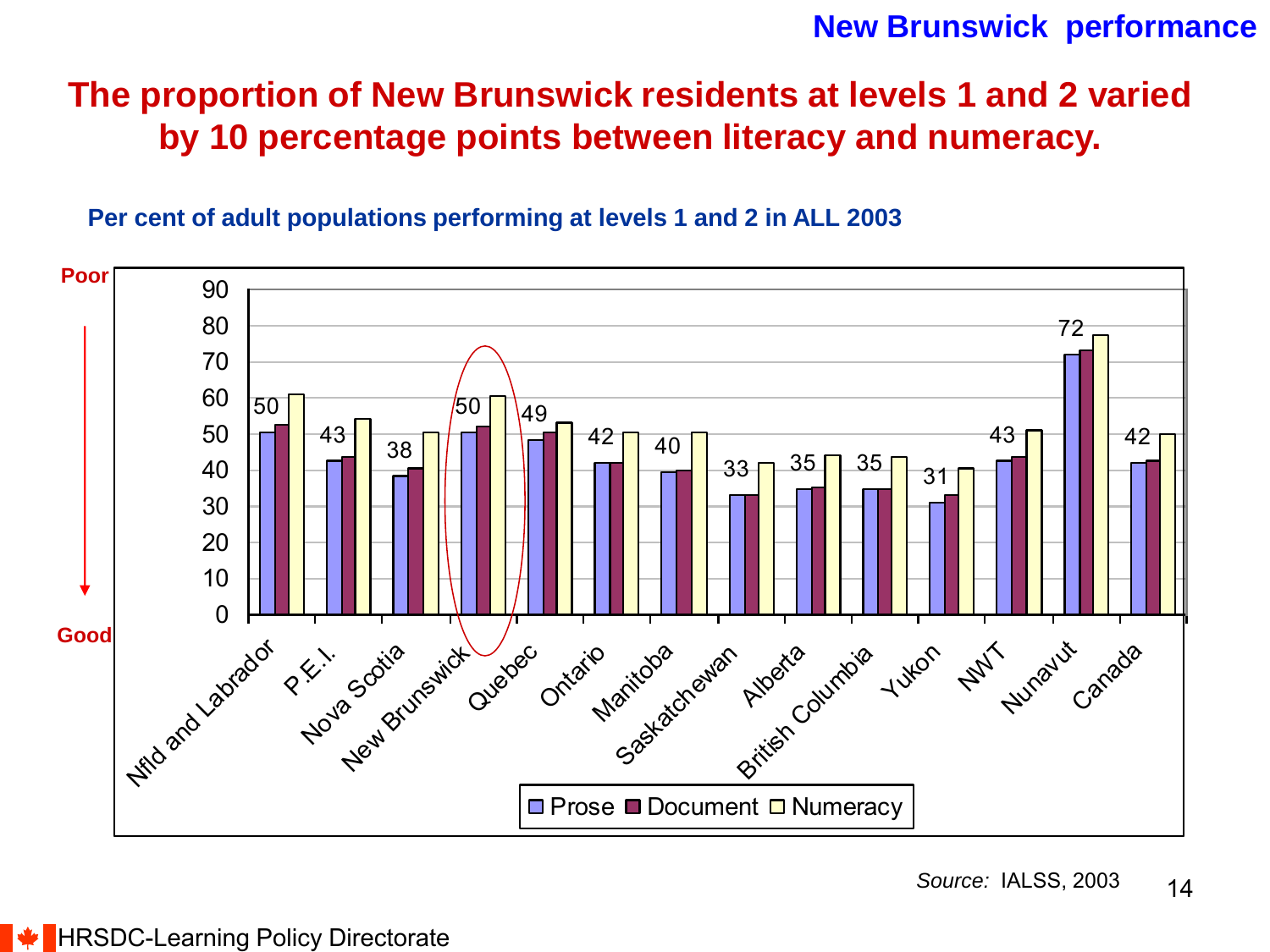**In prose literacy, a higher level of education was associated with a higher level of literacy (population 16 and over). In New Brunswick, people at each level of education did not perform differently than Canadians on average.**

**Literacy proficiency by educational attainment, Canada, 2003**

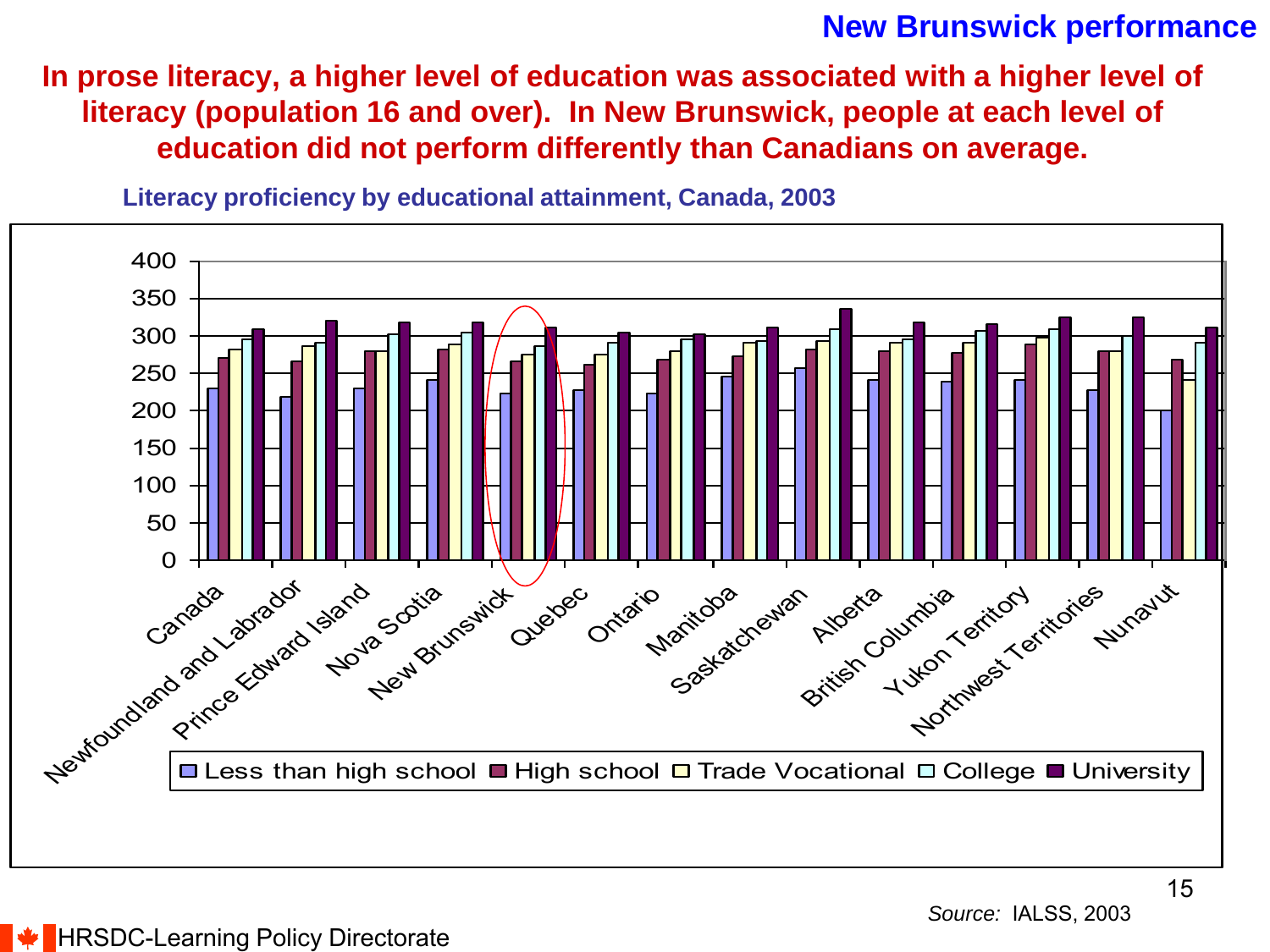### **Residents of New Brunswick did not have an average score significantly different from the Canadian average in prose literacy at all levels of education.**

**Mean prose proficiency scores by education level, population 16 and over, Canada and jurisdictions, 2003**

|                              | <b>Less than</b> |       |                    |       | <b>Trade</b> |       |                 |        |                   |       |
|------------------------------|------------------|-------|--------------------|-------|--------------|-------|-----------------|--------|-------------------|-------|
|                              | high school      |       | <b>High school</b> |       | vocational   |       | <b>College</b>  |        | <b>University</b> |       |
|                              | Mean             | S.E.  | Mean               | S.E.  | Mean         | S.E.  | Mean            | S.E.   | Mean              | S.E.  |
| Newfoundland and Labrador    | 219              | (3.4) | 265                | (4.0) | 286          | (3.8) | 290             | (5.1)  | 321               | (3.9) |
| <b>IPrince Edward Island</b> | 230              | (6.8) | 280                | (5.5) | 279          | (5.5) | 303             | (5.5)  | 319               | (7.9) |
| INova Scotia                 | 241              | (4.4) | 281                | (4.2) | 288          | (3.2) | 305             | (3.5)  | 319               | (4.2) |
| <b>New Brunswick</b>         | 223              | (4.6) | 265                | (5.1) | 276          | (7.1) | 286             | (4.5)  | 311               | (7.2) |
| <b>Quebec</b>                | <del>22</del> 7  | (2.0) | 262                | (2.3) | 275          | (2.1) | <del>29</del> 0 | (2.2)  | <del>305</del>    | (2.5) |
| l Ontario                    | 223              | (4.9) | 268                | (3.9) | 279          | (3.9) | 295             | (4.1)  | 303               | (3.1) |
| l Manitoba                   | 246              | (5.5) | 273                | (3.4) | 291          | (4.4) | 293             | (3.4)  | 312               | (4.4) |
| l Saskatchewan               | 256              | (6.2) | 282                | (7.0) | 294          | (3.3) | 309             | (4.3)  | 336               | (5.2) |
| <b>Alberta</b>               | 241              | (7.1) | 279                | (4.5) | 290          | (3.8) | 295             | (4.0)  | 319               | (4.2) |
| <b>British Columbia</b>      | 239              | (4.8) | 277                | (4.8) | 290          | (3.4) | 306             | (4.3)  | 316               | (4.4) |
| l Yukon                      | 241              | (7.5) | 288                | (5.6) | 297          | (4.5) | 308             | (4.7)  | 326               | (4.7) |
| <b>Northwest Territories</b> | 227              | (6.3) | 280                | (7.6) | 280          | (3.6) | 301             | (4.0)  | 324               | (6.3) |
| <b>Nunavut</b>               | 199              | (6.1) | 269                | (7.8) | 241          | (8.5) | 290             | (12.3) | 311               | (6.2) |
| <b>Canada</b>                | 230              | (1.8) | 270                | (1.8) | 282          | (1.7) | 296             | (1.8)  | 309               | (2.0) |

१०

**HRSDC-Learning Policy Directorate**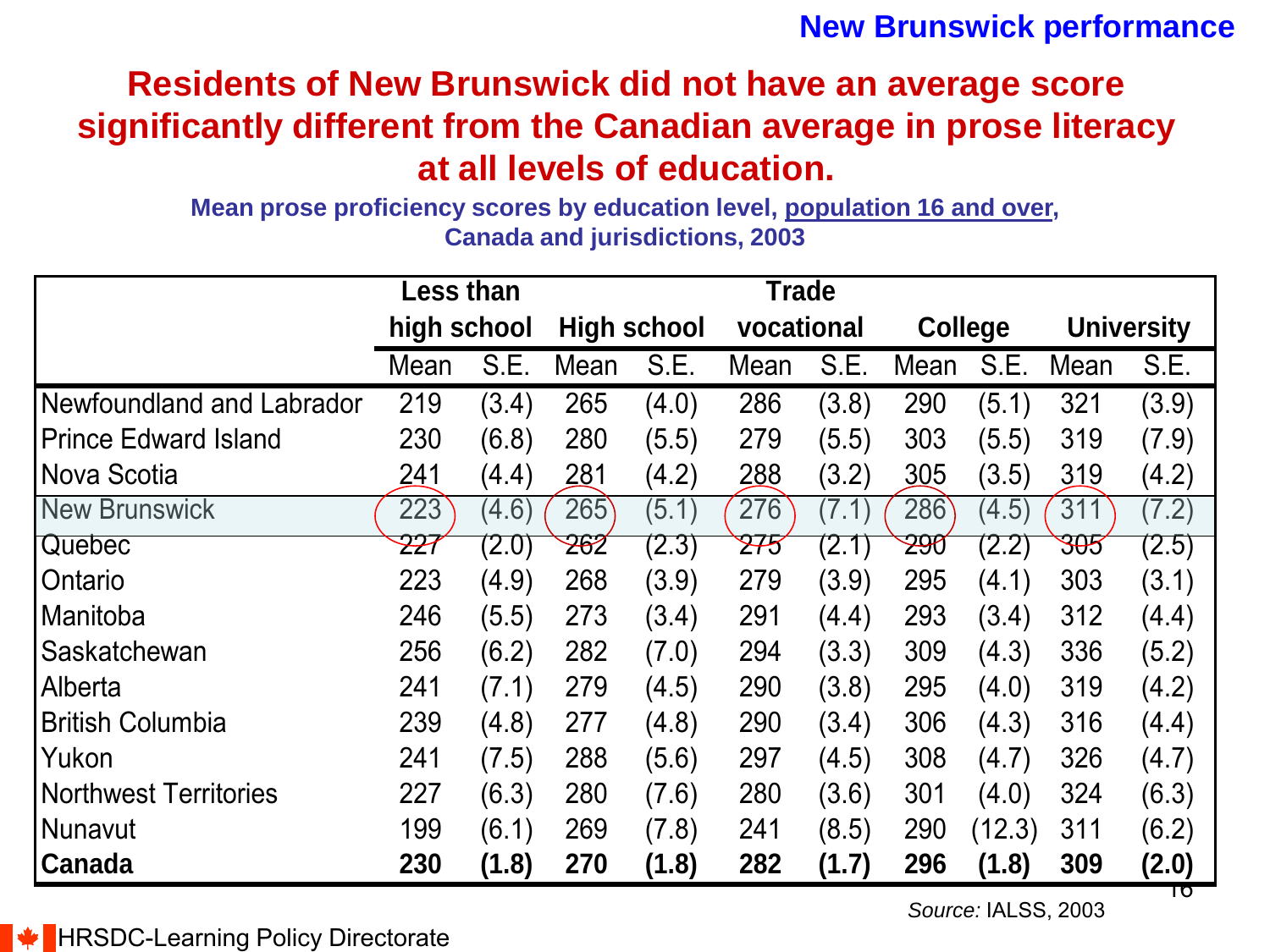#### **Youth in New Brunswick**

### **In most jurisdictions, the majority of people aged 16-25 had prose literacy above level 3. In New Brunswick, more than 60% of young people had prose literacy scores at level 3 or above.**



**Distribution of proficiency level on the prose literacy scale for youth age 16-25, Canada, 2003**

*Source:* IALSS, 2003

#### $\bigstar$  HRSDC-Learning Policy Directorate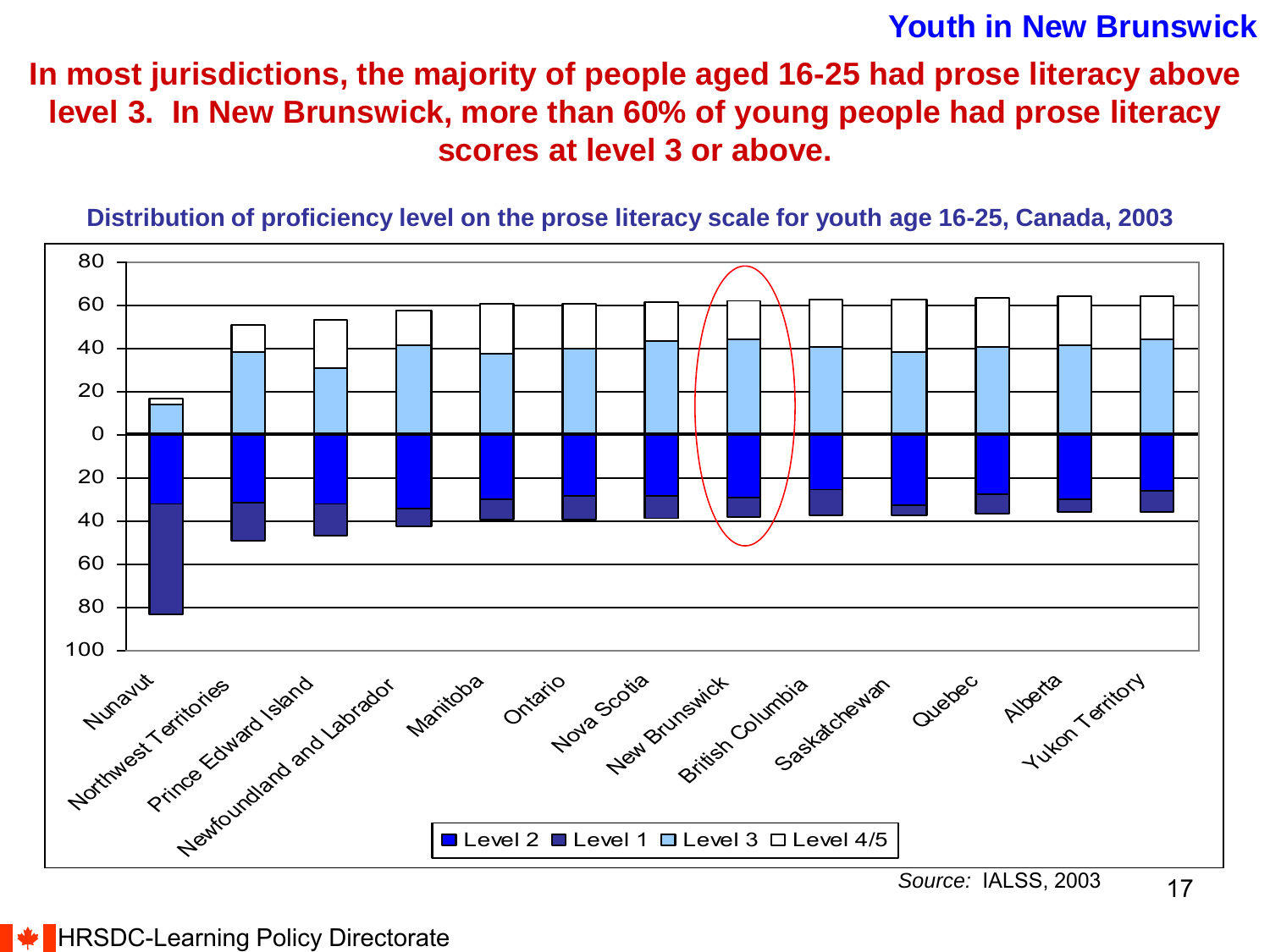#### **Seniors in New Brunswick**

### **In New Brunswick, the majority of people aged 65 and above (104,700; 14% of total population) had levels of proficiency below level 3 in prose literacy.**

Distribution of proficiency level on the prose literacy scale for those older than 65 years, provinces and territories, 2003



#### **HRSDC-Learning Policy Directorate**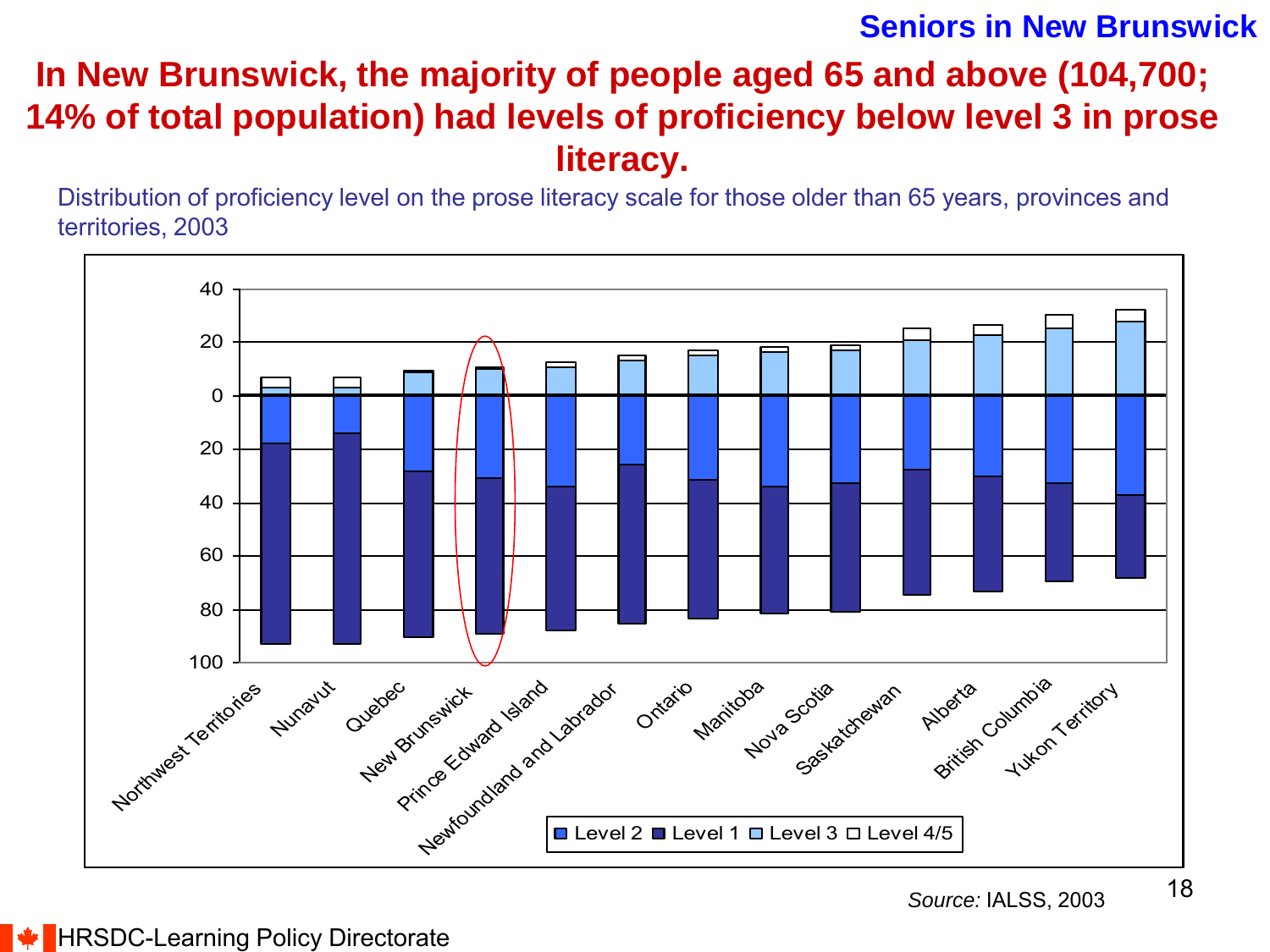#### **Performance by age, New Brunswick**

**In Canada, average prose literacy scores decreased with age. In New Brunswick, the populations aged 16-25 and 26-35 had average scores above level 3.**



 $\bigstar$  HRSDC-Learning Policy Directorate

Source : IALSS, 2003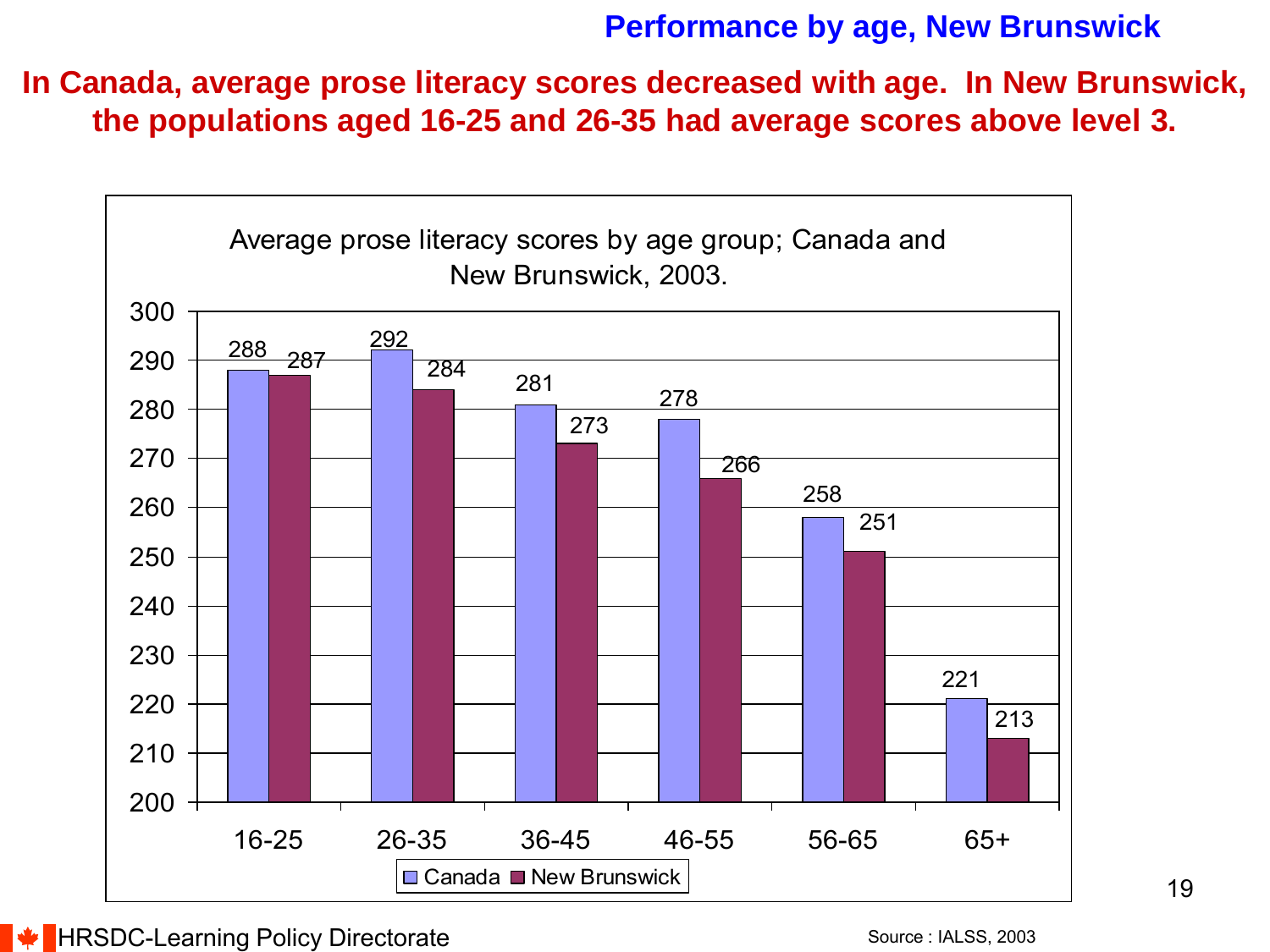**Number of people by proficiency level**

**About 258,000 residents of New Brunswick scored below level 3 in prose literacy.** 

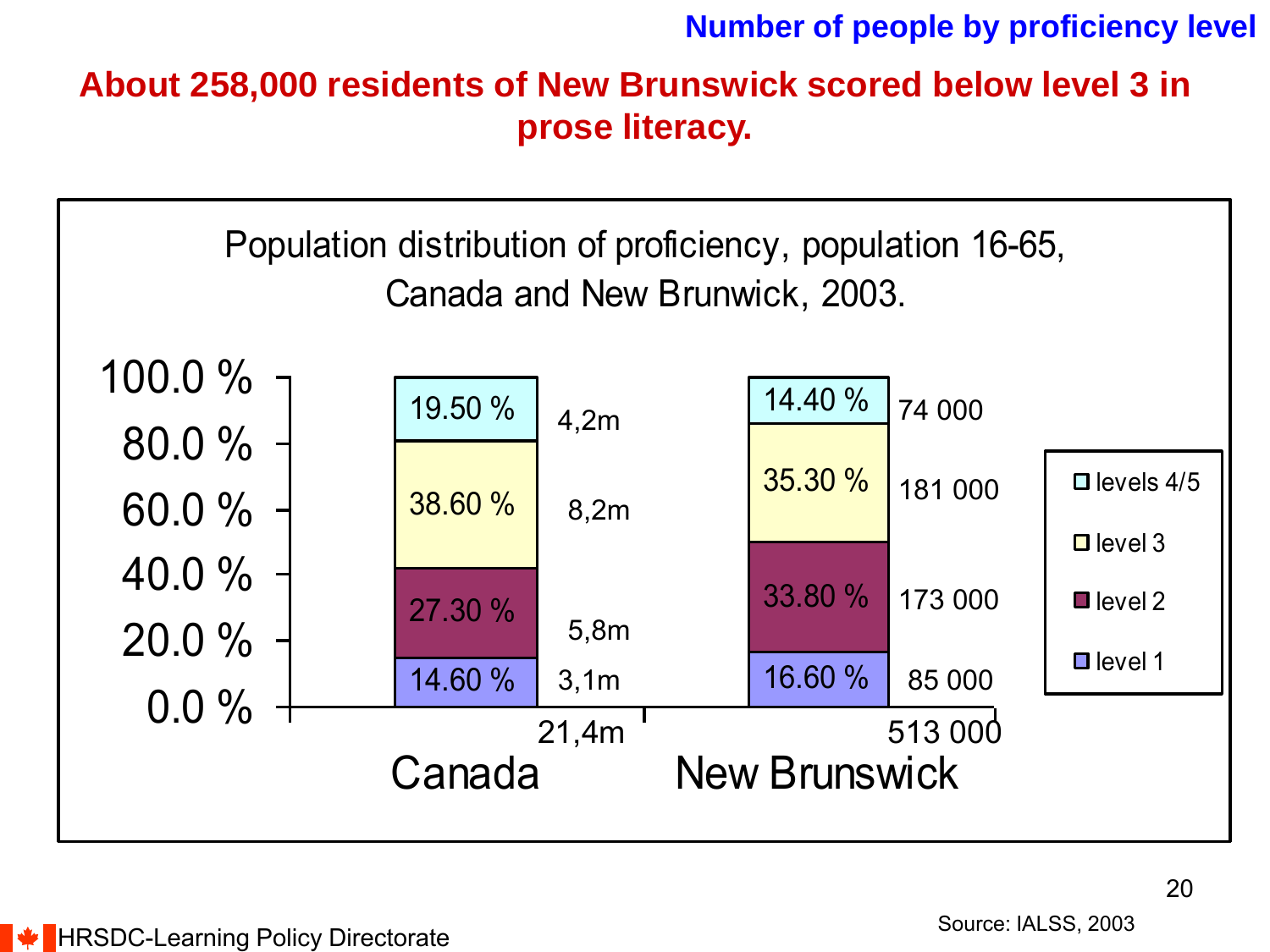### **Low literacy scores in New Brunswick**

**Principal characteristics of people at levels 1 and 2 in prose literacy in New Brunswick (population 16 to 65).**

### **Level 1**

- 85 000
- 58% were male and 42% were female
- **54% were employed**
- 18% were unemployed
- Education:
	- **56% had not completed high school education**
	- 33% had completed high school education
	- 11% had completed postsecondary education
- Mother tongue:
	- 46% English
	- **51% French**

### **Level 2**

- 173 000
- 52% were male and 42% were female
- **64% were employed**
- 11% were unemployed
- Education:
	- **28% had not completed high school education**
	- 38% had completed high school education
	- 34% had completed postsecondary education
- Mother tongue :
	- 59% English
	- **36% French**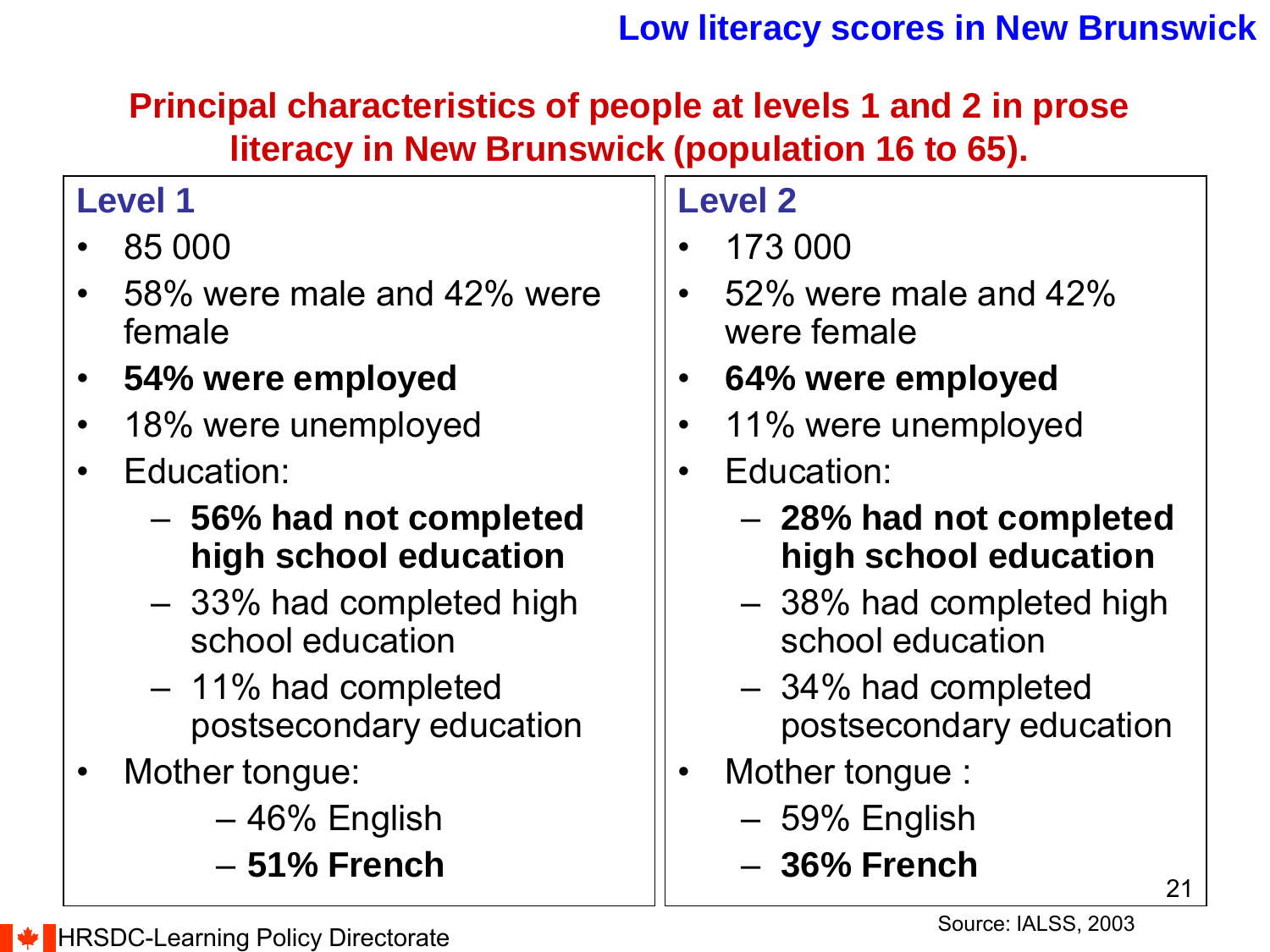#### **French Minority in New Brunswick**

### **In New Brunswick, 33% of Francophones chose to be evaluated in English (population 16 and above).**

•Outside Quebec, about 65% of Francophones chose to be evaluated in English.

•In New Brunswick, 33% of Francophones were evaluated in English.

### **In Canada, Francophones who were evaluated in English scored above Francophones who were evaluated in French**

Half of Francophones outside Quebec who wrote the exam in English did not reach level 3 in prose literacy. On the other hand, 62% of Francophones evaluated in French did not reach level 3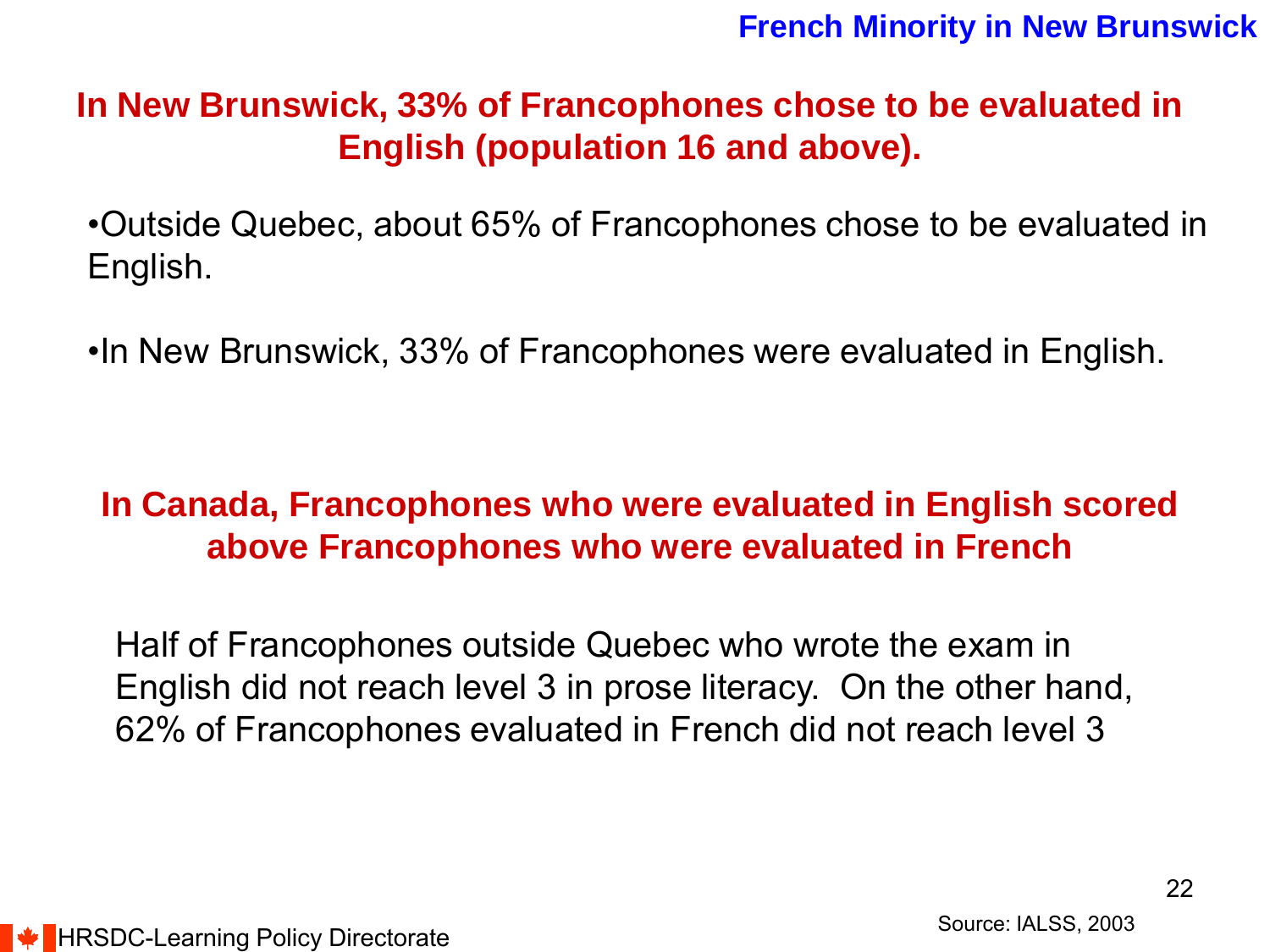#### **French minority in New Brunswick**

## **In New Brunswick, 66% of people with French mother tongue had a literacy level below level 3.**

Distribution of the population according to mother tongue and prose literacy proficiency level, Qubec, New Brunswick, Ontario, Manitoba and Canada, 2003



**HRSDC-Learning Policy Directorate**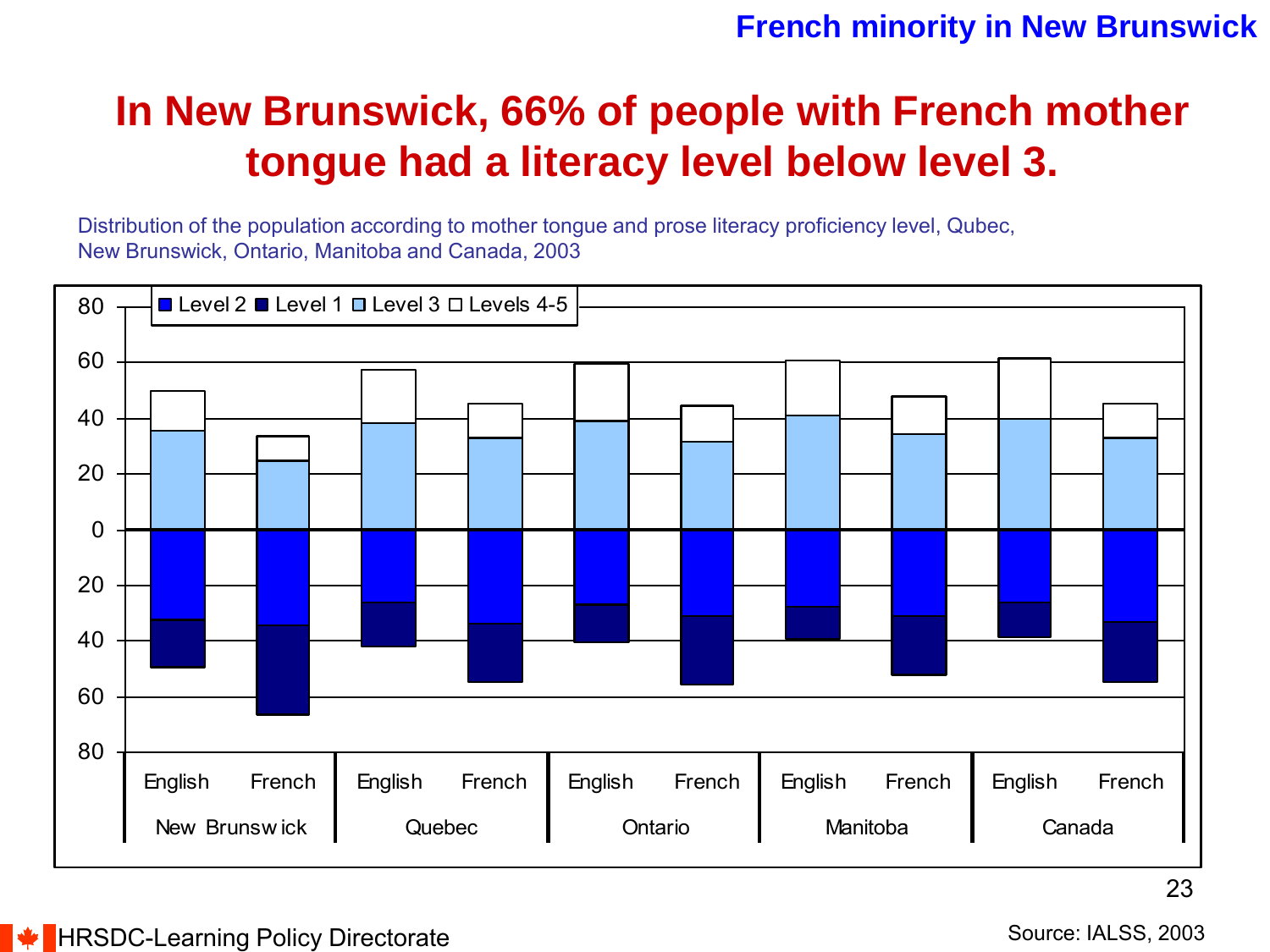### **French minorities in Canada**

### **At all levels of education, Anglophones (outside Quebec) had higher average scores than Francophones (outside Quebec) in prose literacy.**

Average scores in prose literacy according to mother tongue and highest level of education completed, Canada without Quebec, population aged 16 and above, 2003.



Source: IALSS, 2003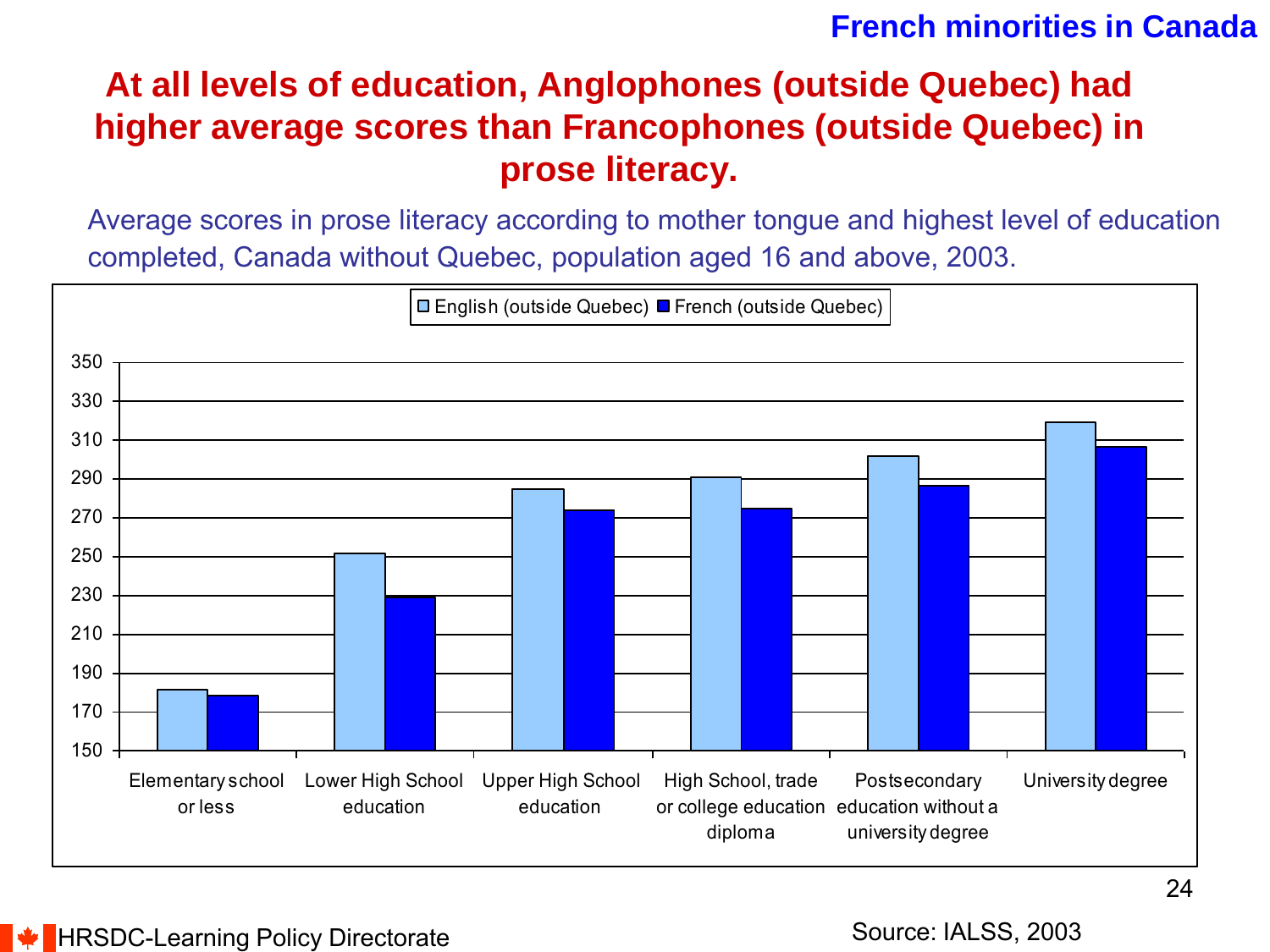### **In New Brunswick, in prose literacy, there was a significant difference between the scores of Anglophones and of Francophones who have not completed high school education (population 16-65). French minority in New Brunswick**

Average prose literacy proficiency scores according to mother tongue and highest level of education completed, population 16-65, 2003.



English and French with less than high school,

 $\bigstar$  HRSDC-Learning Policy Directorate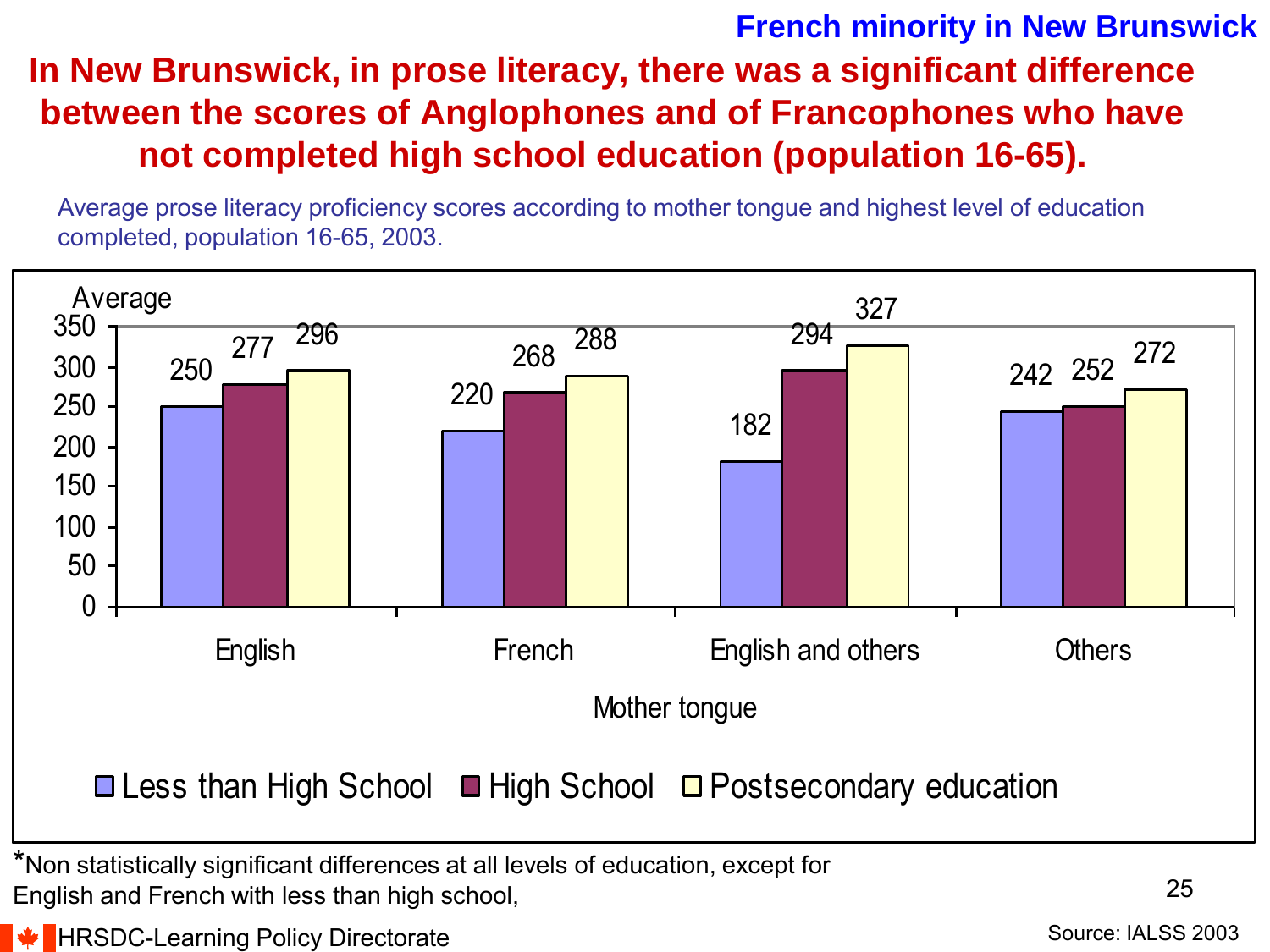**Literacy proficiency and employment**

**Those with higher literacy proficiency have a higher employment rate than those with low literacy.** 



Source: IALSS 2003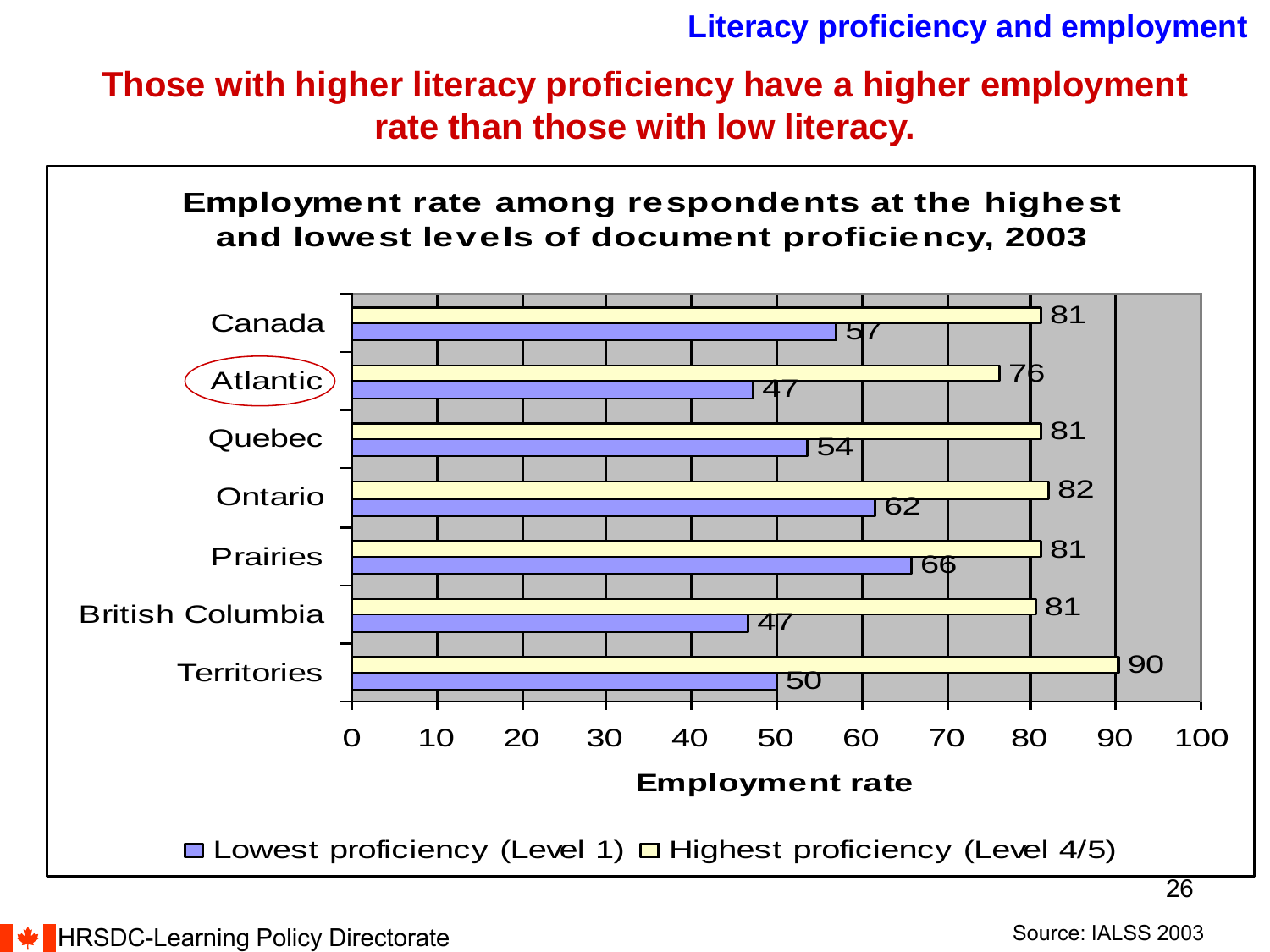#### **Literacy performance and employment**

## **47% of those at level 1 and 60% of those at level 2 in the Atlantic were employed.**

Per cent of employed population in each document literacy level, population 16 to 65, Canada and Regions, 2003

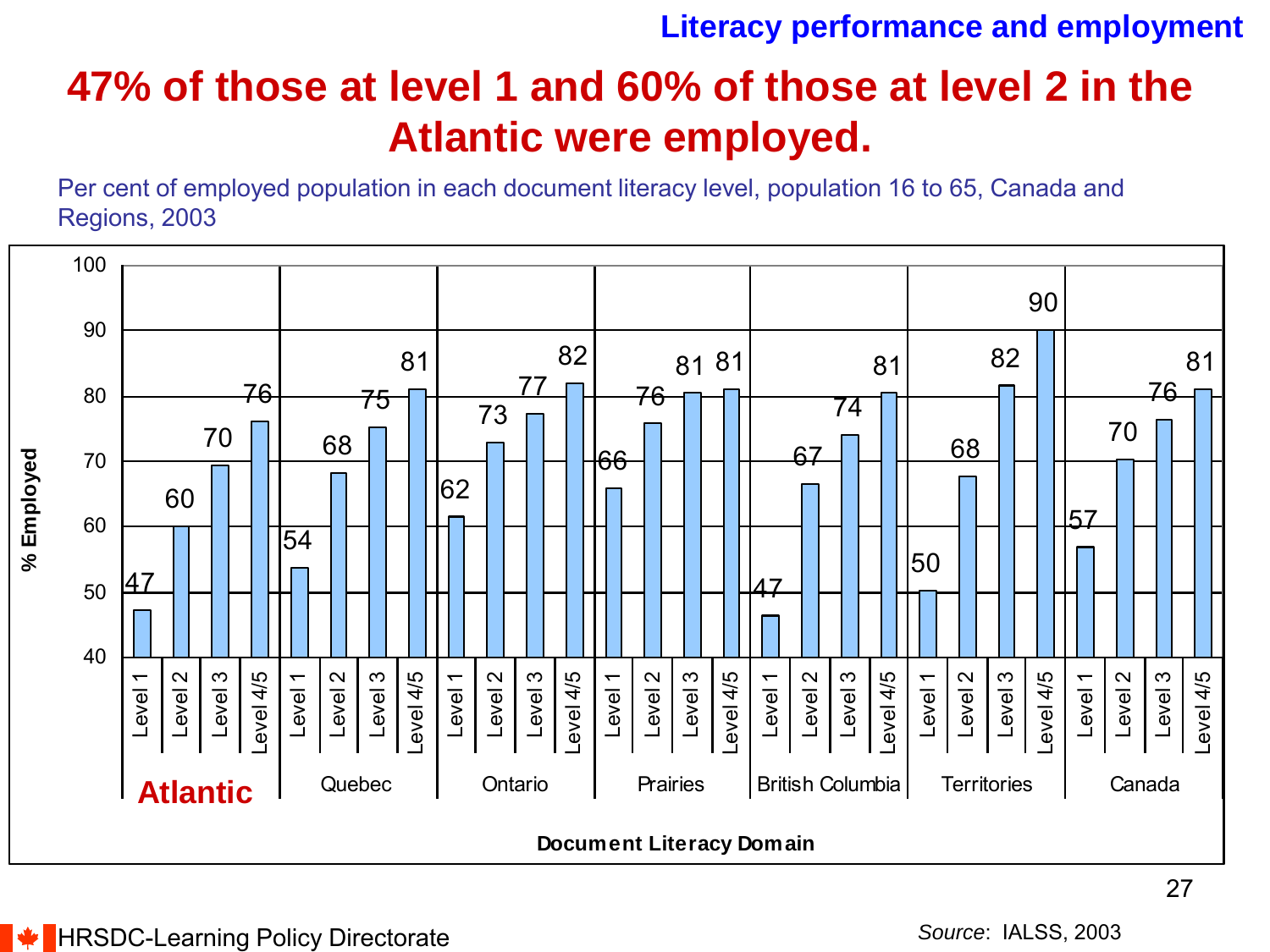#### **Literacy performance and employment**

**In the Atlantic provinces, unemployed people and people not in the labour force scored on average at level 2 in prose literacy, while employed people scored on average at level 3. In New Brunswick, unemployed people and people not in the** 

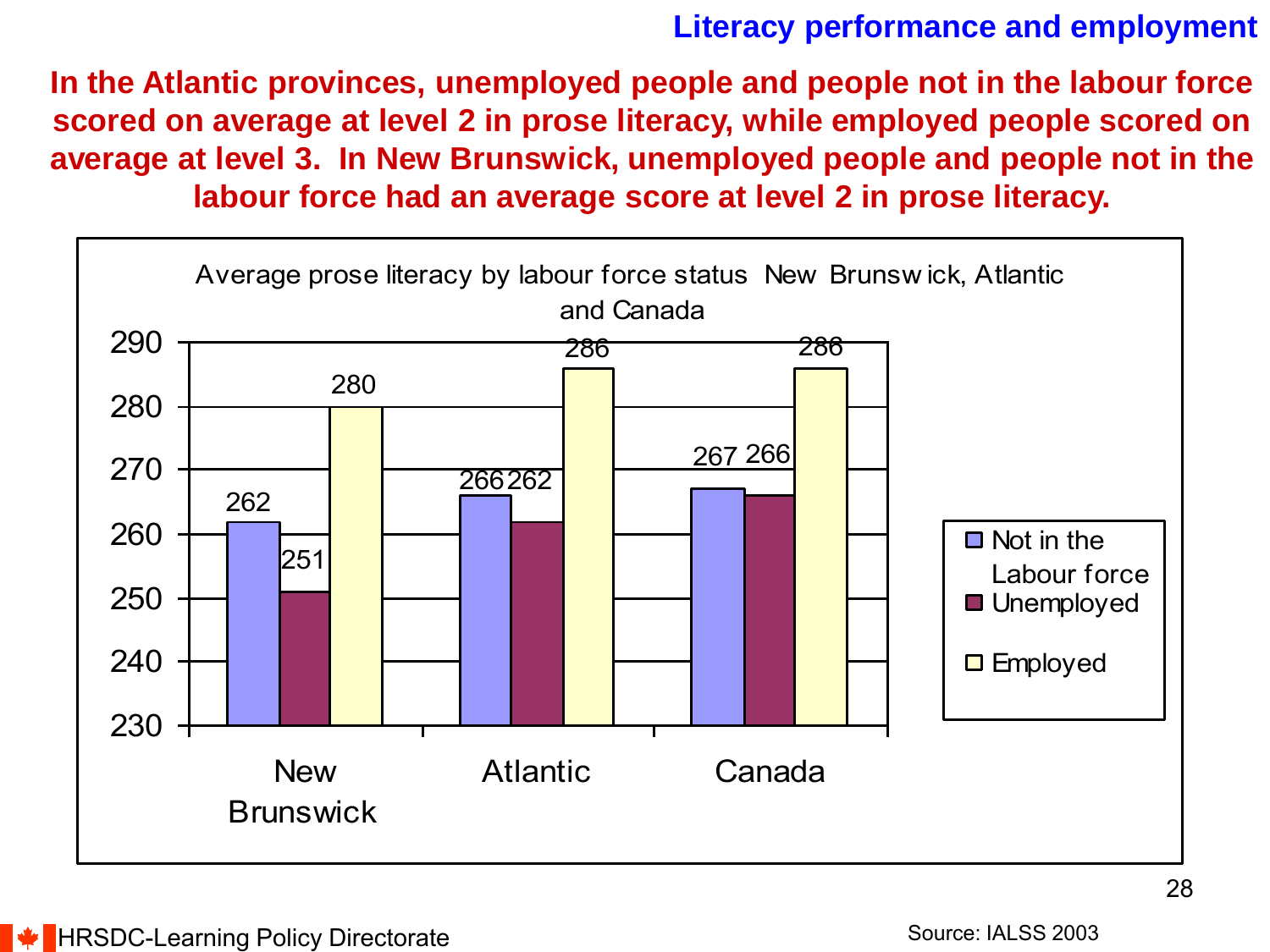### **Low literacy and employment**

### **Persons with low prose literacy are concentrated among certain industries, Canada and New Brunswick.**

### (Population 16-65)

|                                      | <b>Canada</b> | <b>New Brunswick</b> |                                                                     |
|--------------------------------------|---------------|----------------------|---------------------------------------------------------------------|
| <b>Industries</b>                    | Level 1       | Level 2              | <b>Industries</b>                                                   |
| Manufacturing                        | 445,000       | 696,000              | Trade, finance,                                                     |
| Trade, finance,                      |               |                      | Insurance, real estate<br>and leasing                               |
| Insurance, real<br>estate and        | 325,000       | 951,000              | Manufacturing                                                       |
| Leasing                              |               |                      | <b>Health Care and Social</b>                                       |
| Accommodation                        | 189,000       | 323,000              | Assistance                                                          |
| and Food Services                    |               |                      | Construction                                                        |
| Construction                         | 158,000       | 287,000              | Accommodation and<br><b>Food Services</b>                           |
| Health care and<br>social assistance | 140,000       | 409,000              | *Number are suppressed, roughly 40%<br>could be in these industries |

1,257,000 2,666,000

29

**EXAMPLE HRSDC-Learning Policy Directorate** 

Total:

*Source:* IALSS, 2003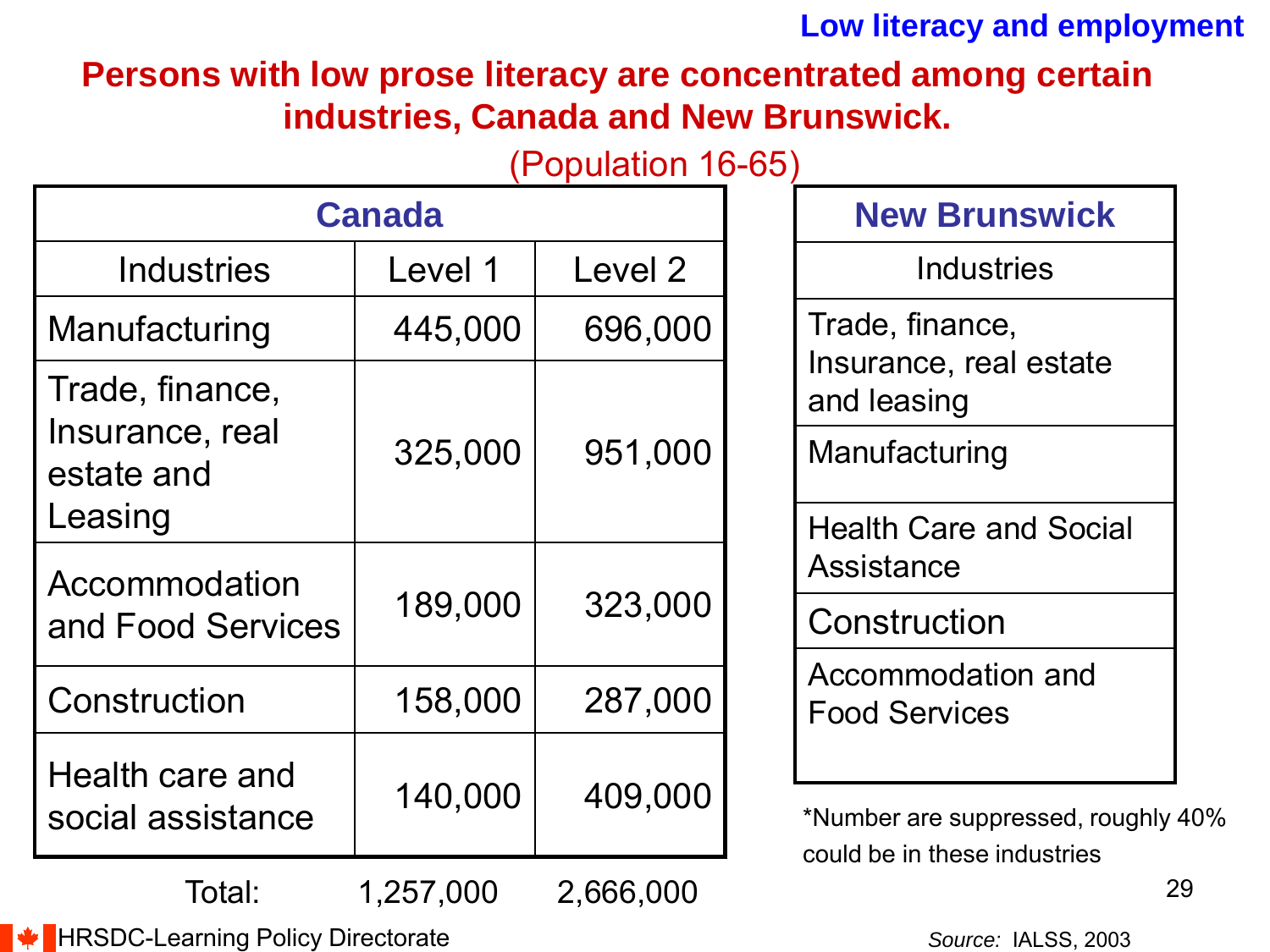#### **Literacy performance- Occupation**

## **The majority of knowledge experts score at Level 3 or above in prose literacy in the regions and the territories.**

Per cent of Labour force population at prose levels 3 and 4/5 by type of occupations, population 16 to 65, Canada and regions, 2003



*Source*: IALSS, 2003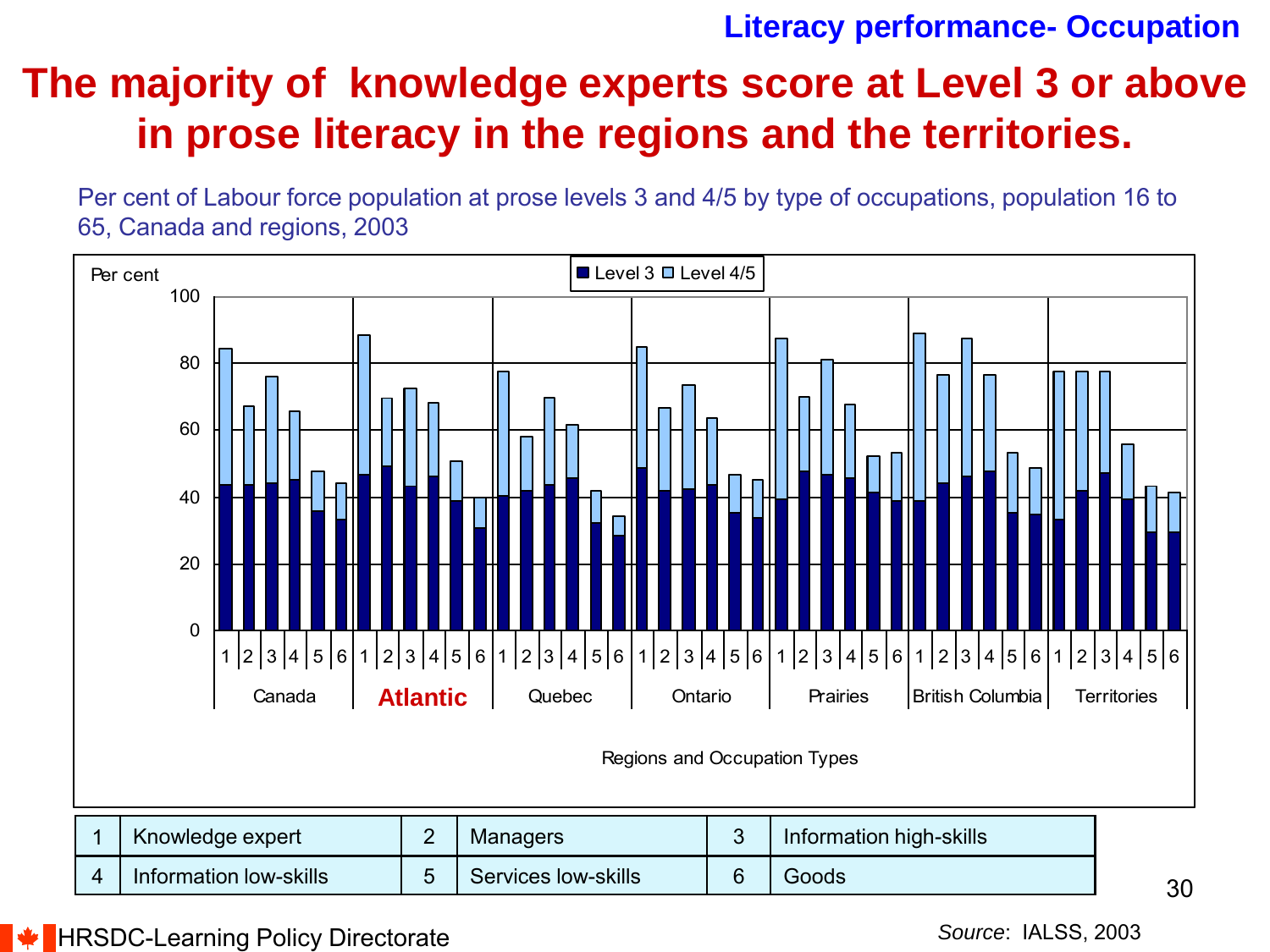### **Literacy performance- Occupation**

### **Workers in knowledge-related occupations tend to engage more often in writing at work than do low-skill information, services and goods production workers.**

Index scores of writing engagement at work on a standardized scale (centered on 2) by aggregated occupational types, labour force population, 16 to 65, 2003

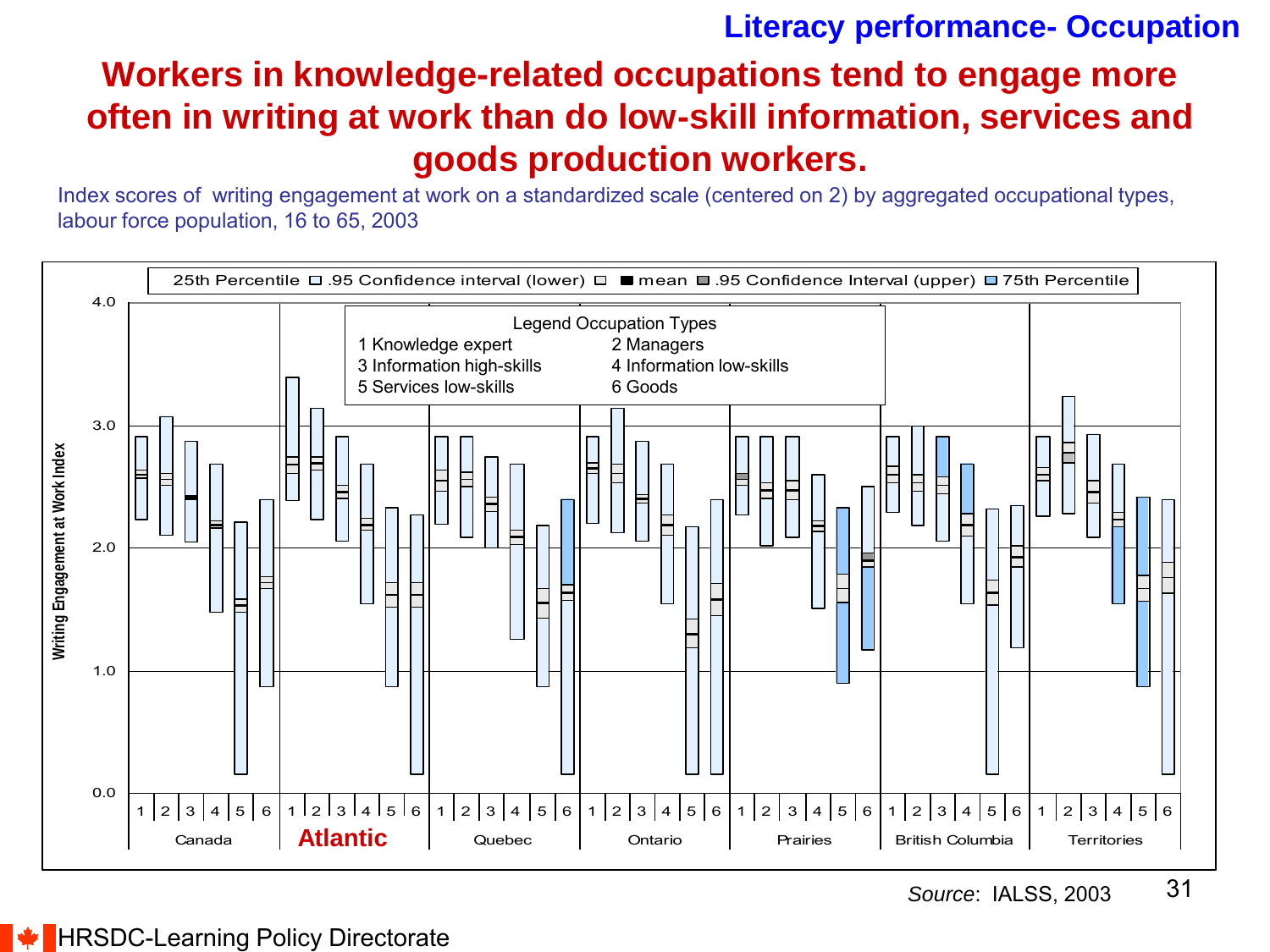#### **Literacy performance- Industry**

## **In all industrial sectors in the Atlantic at least 35 % of all workers had proficiency level above level 3 in numeracy.**

Per cent of labour force population at numeracy levels 3 and 4/5, by type of industry, population 16 to 65, Canada and regions, 2003

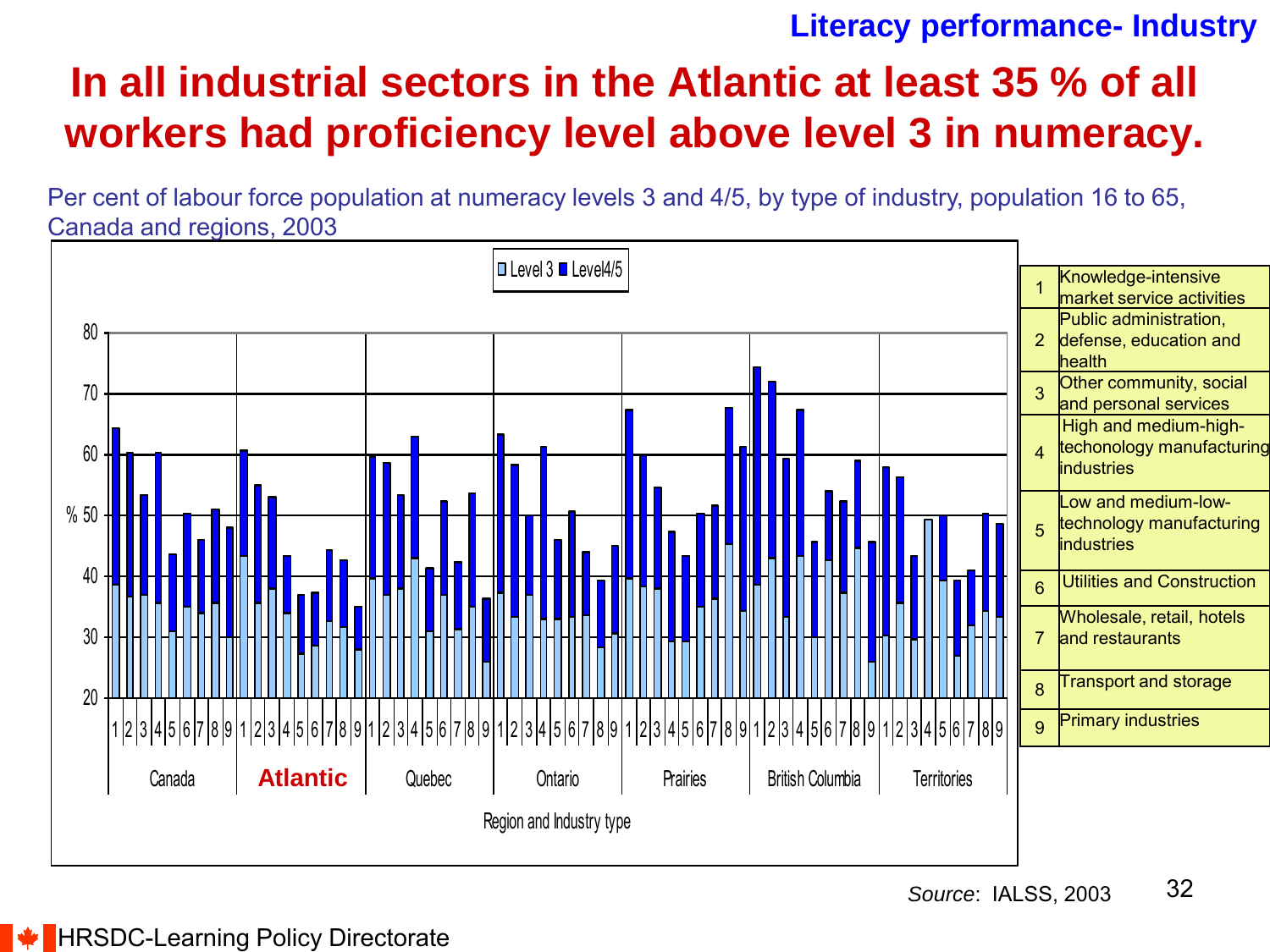#### **Literacy performance-Labour force**

## Canadians with higher average scores earn more

|               |                  | <b>Prose</b> | <b>Document</b> | <b>Numeracy</b> | <b>Problem Solving</b> |
|---------------|------------------|--------------|-----------------|-----------------|------------------------|
| <b>Male</b>   | Less than 20,000 | 270          | 274             | 271             | 267                    |
|               | 20,000 to 40,000 | 266          | 270             | 267             | 262                    |
|               | 40,000 to 60,000 | 289          | 294             | 290             | 284                    |
|               | 60,000 and more  | 303          | 309             | 308             | 297                    |
|               |                  | <b>Prose</b> | <b>Document</b> | <b>Numeracy</b> | <b>Problem Solving</b> |
| <b>Female</b> | Less than 20,000 | 274          | 269             | 255             | 266                    |
|               | 20,000 to 40,000 | 286          | 280             | 266             | 275                    |
|               | 40,000 to 60,000 | 309          | 305             | 290             | 297                    |
|               |                  |              |                 |                 |                        |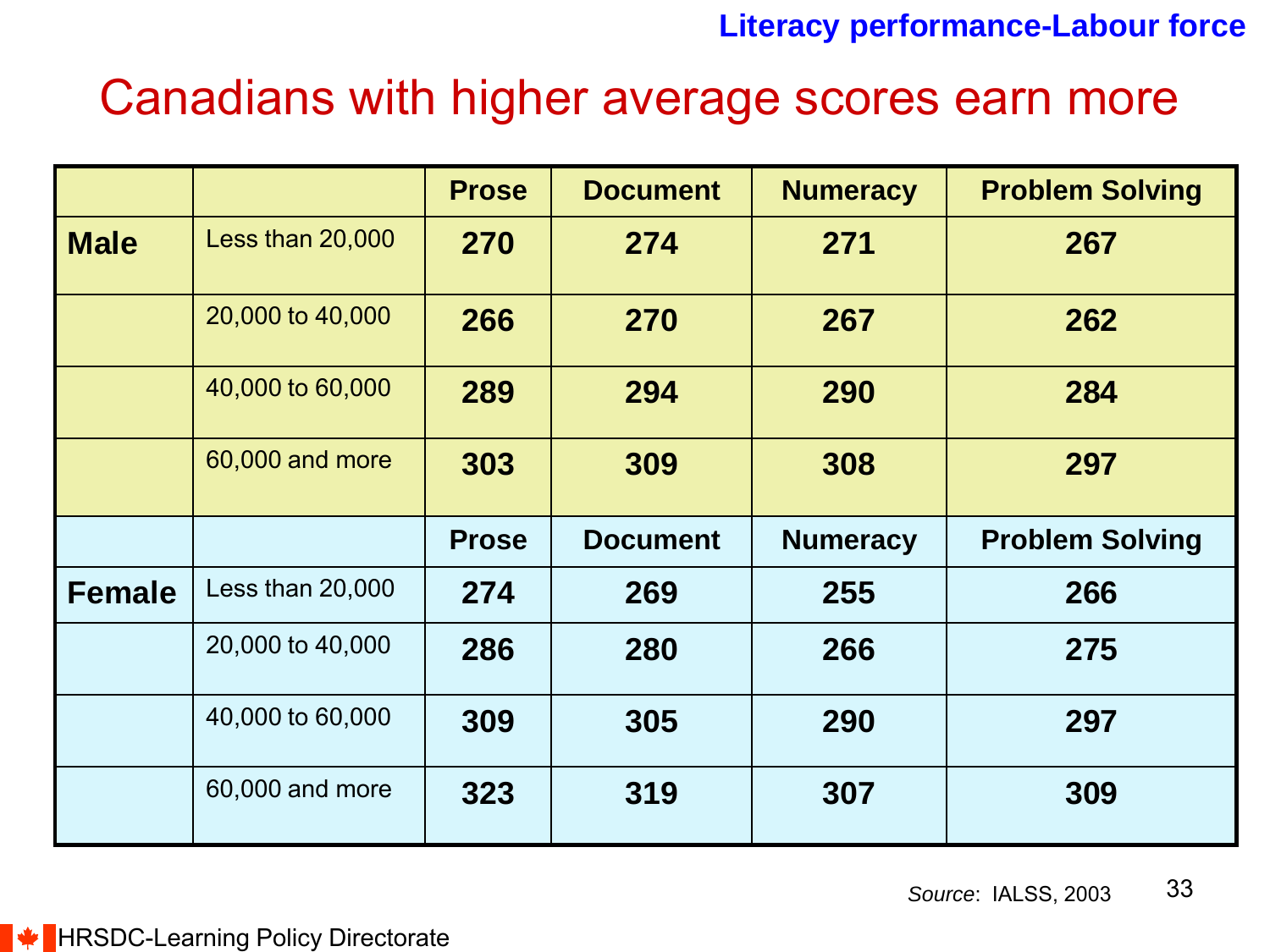#### **Literacy performance- Civic engagement**

## **There is a positive relationship between prose literacy and civic engagement**

Civic engagement index by prose literacy level, population aged 16 and older, Canada, 2003



**E** HRSDC-Learning Policy Directorate

*Source*: IALSS, 2003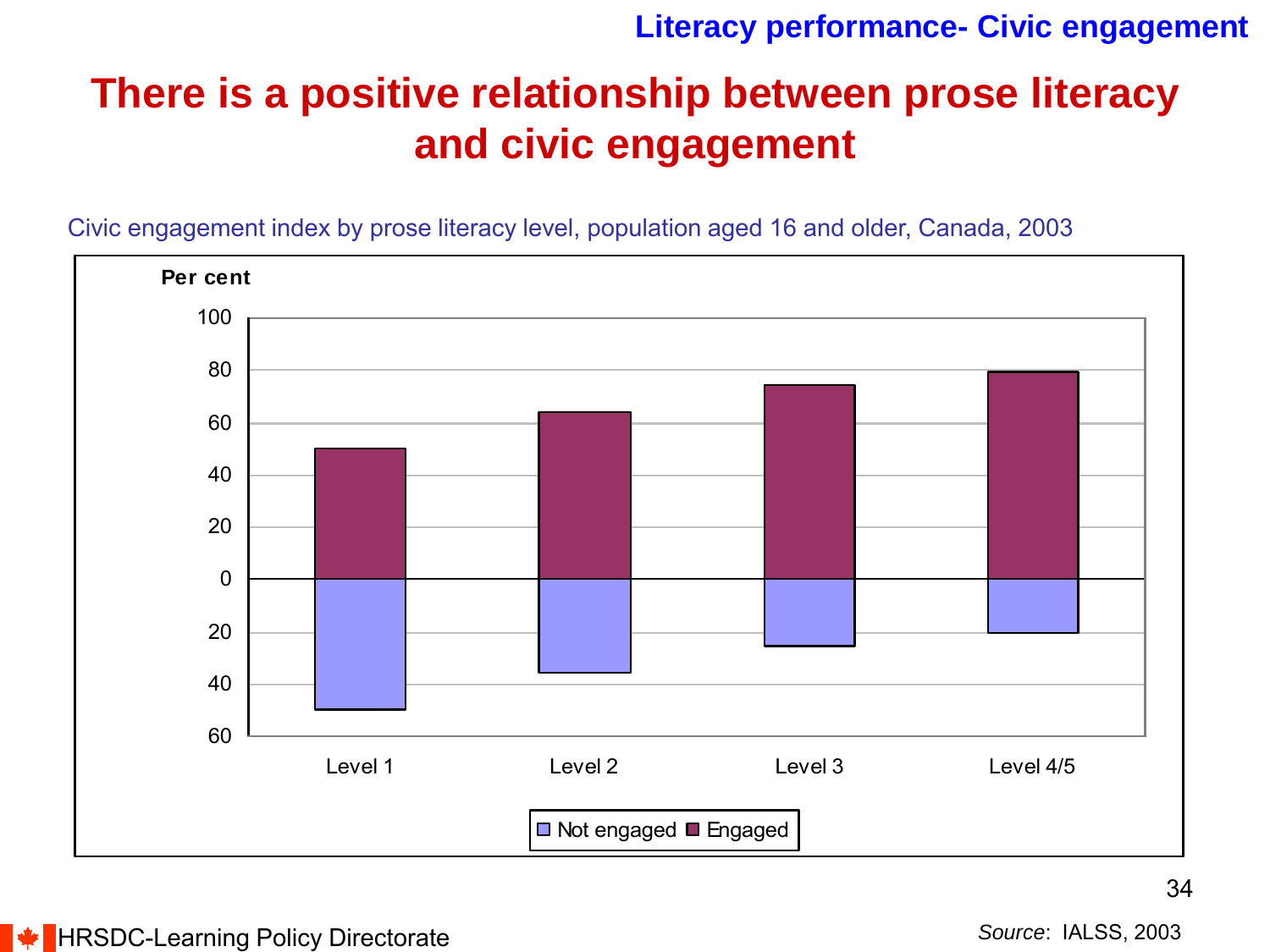**Literacy performance- Immigrants in Canada**

**Regardless of level of literacy proficiency most immigrants were employed but were they under employed?**

|                | <b>Immigrants</b> |                   | <b>Canadian born</b> |                   |  |  |
|----------------|-------------------|-------------------|----------------------|-------------------|--|--|
| <b>Level 1</b> | 1,408,000         |                   | 1,715,000            |                   |  |  |
|                | <b>Employed</b>   | <b>Unemployed</b> | <b>Employed</b>      | <b>Unemployed</b> |  |  |
|                | 893,000           | 135,000           | 889,000              | 227,000           |  |  |
| <b>Level 2</b> | 1,234,000         |                   |                      | 4,595,000         |  |  |
|                | <b>Employed</b>   | <b>Unemployed</b> | <b>Employed</b>      | <b>Unemployed</b> |  |  |
|                | 856,000           | 105,000           | 3,255,000            | 381,000           |  |  |
| <b>Level 3</b> | 1,284,000         |                   |                      | 6,967,000         |  |  |
|                | <b>Employed</b>   | <b>Unemployed</b> | <b>Employed</b>      | <b>Unemployed</b> |  |  |
|                | 966,000           | 99,000            | 5,329,000            | 429,000           |  |  |
| Level 4/5      | 469,000           |                   |                      | 3,688,000         |  |  |
|                | <b>Employed</b>   | <b>Unemployed</b> | <b>Employed</b>      | <b>Unemployed</b> |  |  |
|                | 360,000           | 34,000            | 2,949,000            | 180,000           |  |  |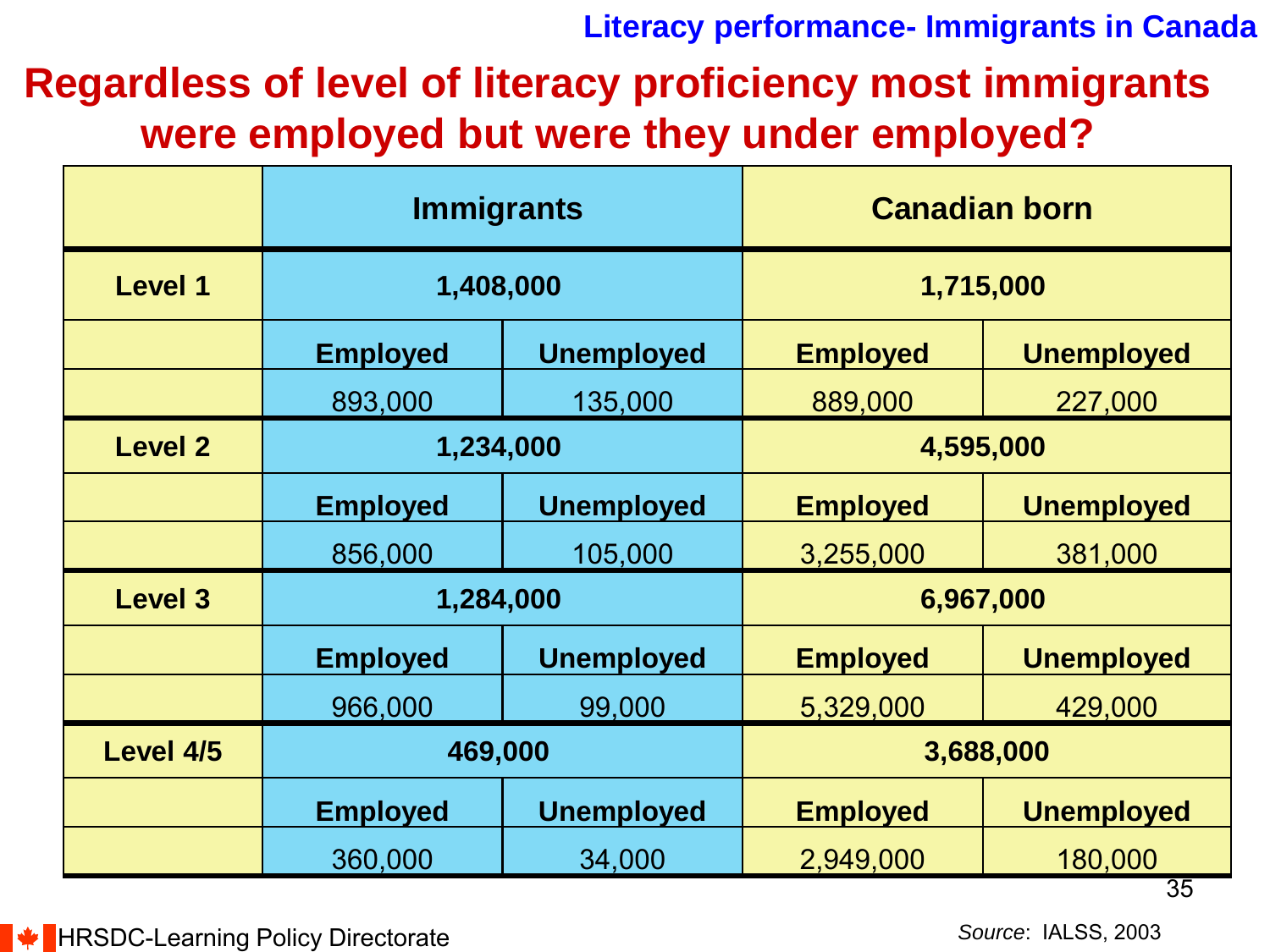**Literacy performance- Immigrants in Canada**

**A high number of immigrants at levels 1 and 2 proficiency in English or French have post secondary education.**

|                | <b>Immigrants</b>   |                     |                  |
|----------------|---------------------|---------------------|------------------|
| <b>Level 1</b> | 1,408,000           |                     |                  |
|                | <b>Less than HS</b> | <b>HS</b>           | <b>PSE</b>       |
|                | 567,000 (68.8%)     | 467,000 (36.2%)     | 374,000 (16.4%)  |
| <b>Level 2</b> | 1,234,000           |                     |                  |
|                | <b>Less than HS</b> | <b>HS</b>           | <b>PSE</b>       |
|                | 169,000 (20.5%)     | 423,000 (32.8%)     | 642,000 (28.1%)  |
| <b>Level 3</b> | 1,284,000           |                     |                  |
|                | <b>Less than HS</b> | <b>HS</b>           | <b>PSE</b>       |
|                | 77,000 (9.3%)       | 309,000 (23.9%)     | 898,000 (39.4%)  |
| Level 4/5      | 469,000             |                     |                  |
|                | <b>Less than HS</b> | <b>HS</b>           | <b>PSE</b>       |
|                |                     | 92,000<br>$(7.1\%)$ | 366,000 (16.1%)  |
| <b>Total</b>   | $(100\%)$           | 1,290,000 (100%)    | 2,279,000 (100%) |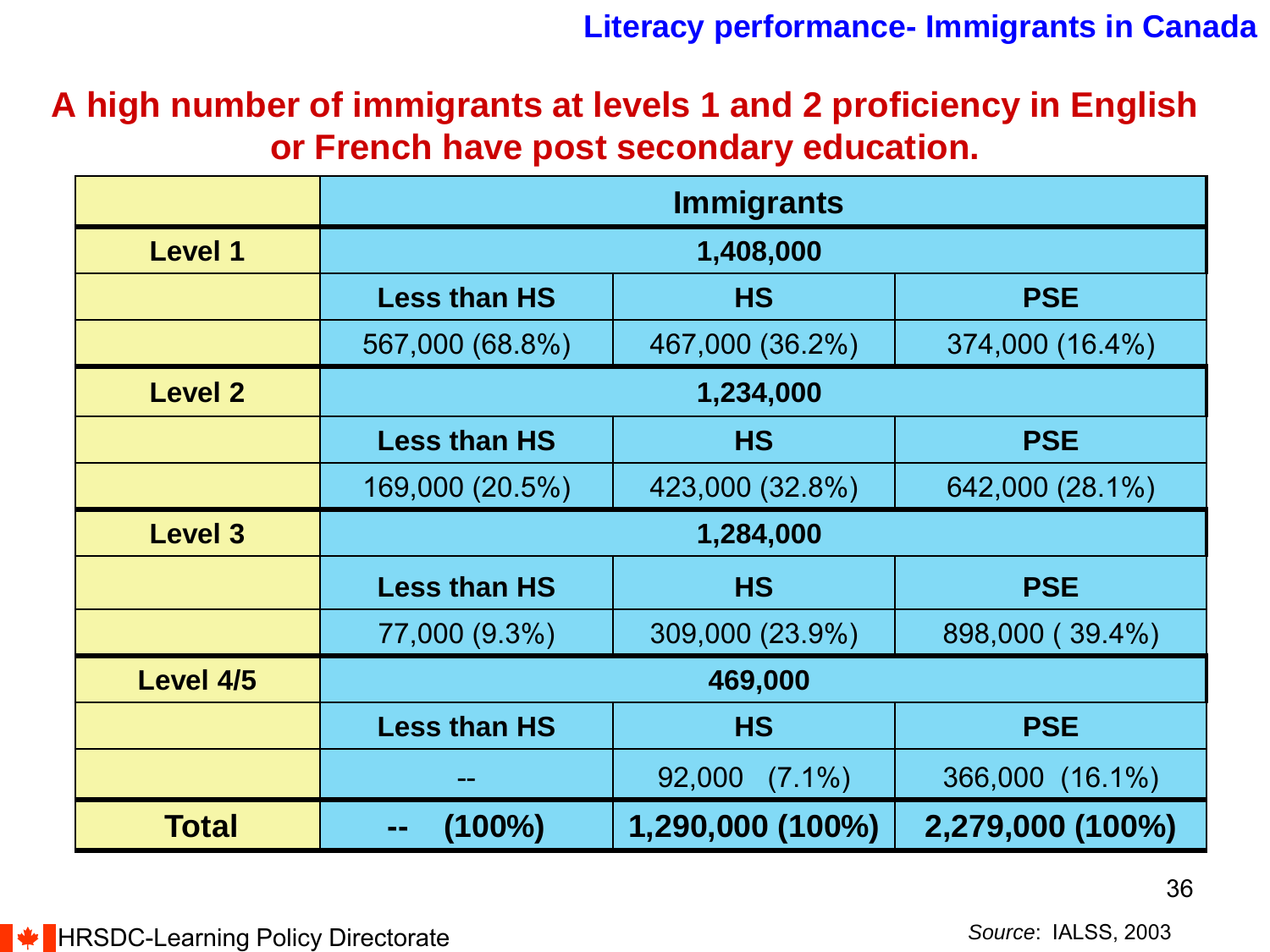## **In all provinces and territories there is a substantial difference between the participation rates in training of those with the lowest and highest levels of literacy. Literacy performance- Adult training participation**

document literacy levels, 16-65, Canada and regions, 2003

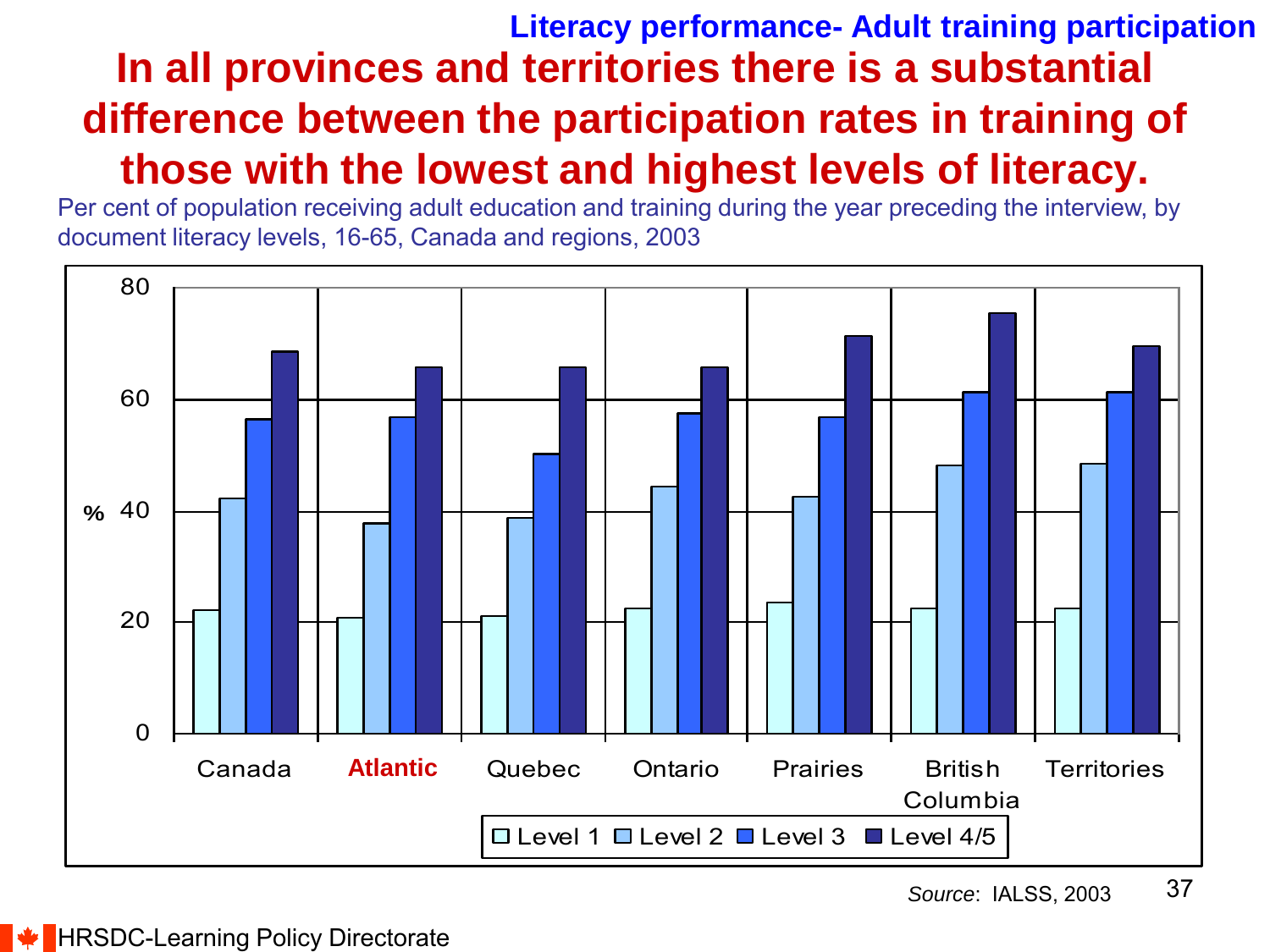### **About 44% of workers participated in adult training in New Brunswick compared to 50% in Canada. Literacy performance- Adult training participation**

### **Also a smaller proportion (19%) of workers took courses in New Brunswick compared to Canada (25%).**

Per cent of population receiving adult education and training the year preceding the interview, by type of participation, population 16 to 65, Canada and jurisdictions, 2003

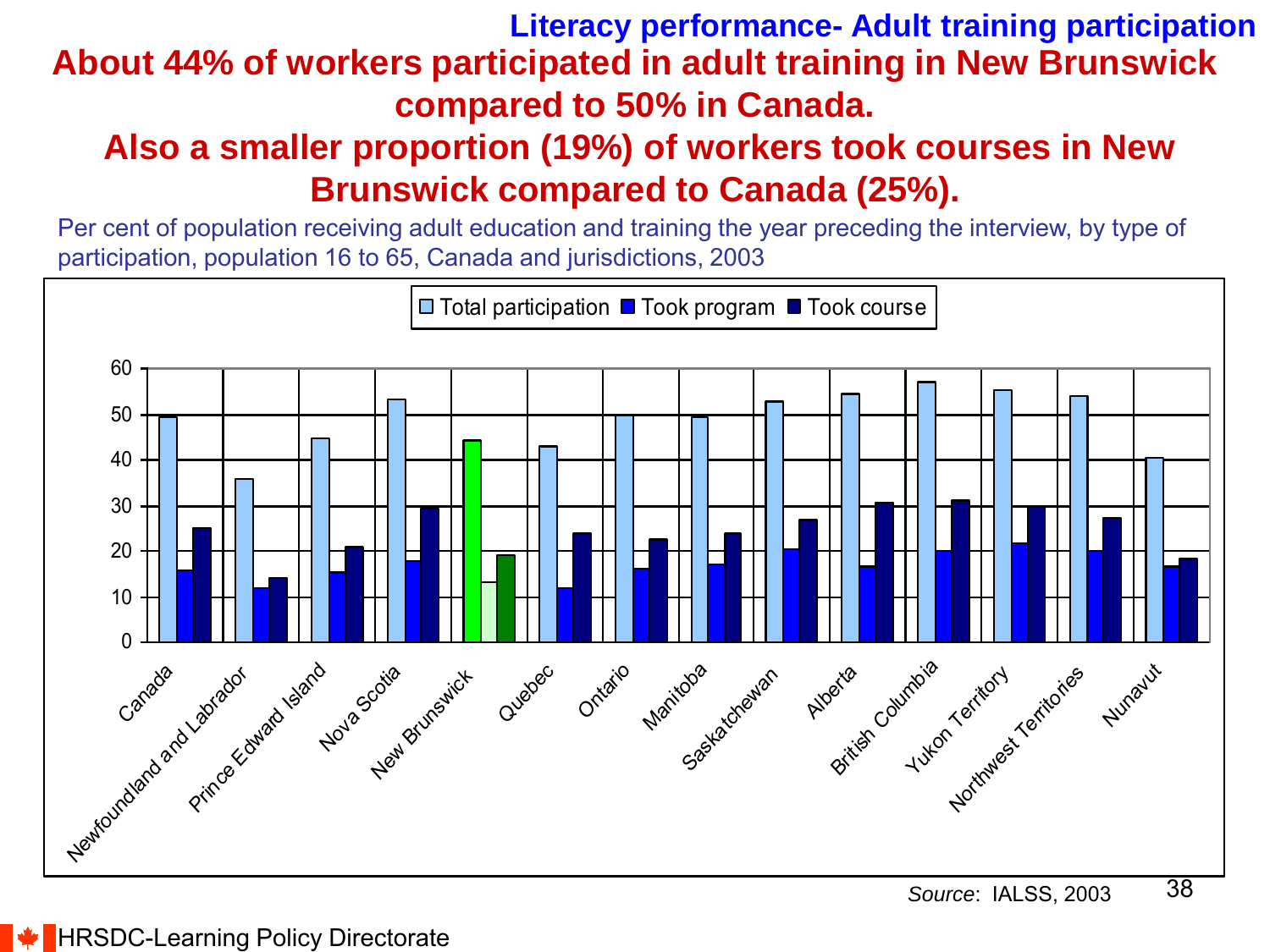#### **Literacy performance-ICT**

## **68% of New Brunswick residents have access to a computer at home compared to 76% of Canadians aged 16 to 65 years.**

Computer and Internet access at home Per cent of adults aged 16-65 who report having access to a computer and the Internet at home, Canada and jurisdictions, 2003

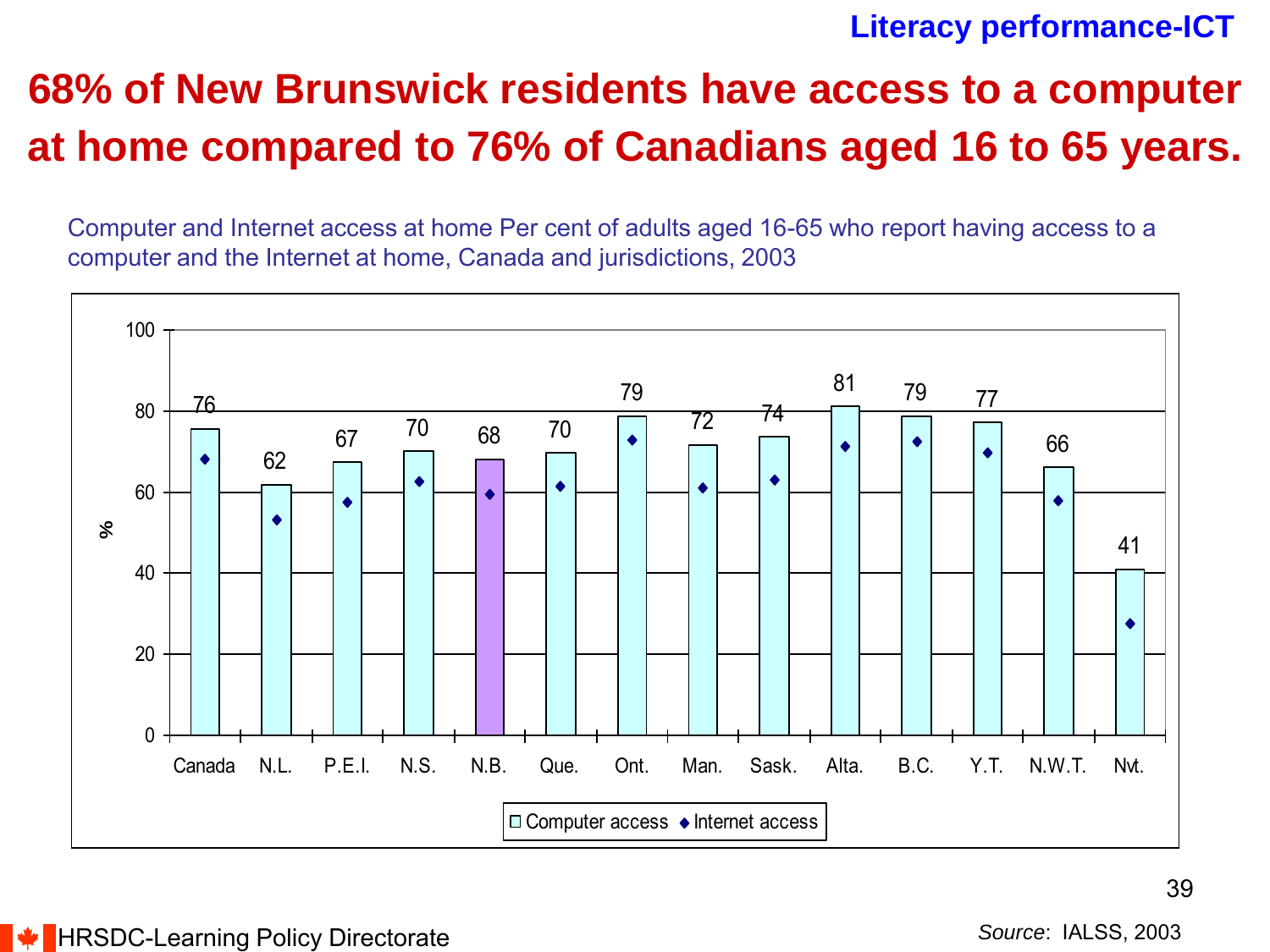## Generally, 16 to 65 year-olds in poor health have lower average document literacy scores. **Literacy performance- Health**

Physical Component Summary (PCS) scores by mean document literacy proficiency by age groups, Canada and regions, 2003



Note : Orders the provinces and territories by the size of the difference in average document literacy between those in poor health and those in excellent health.

40

**HRSDC-Learning Policy Directorate** 

*Source*: IALSS, 2003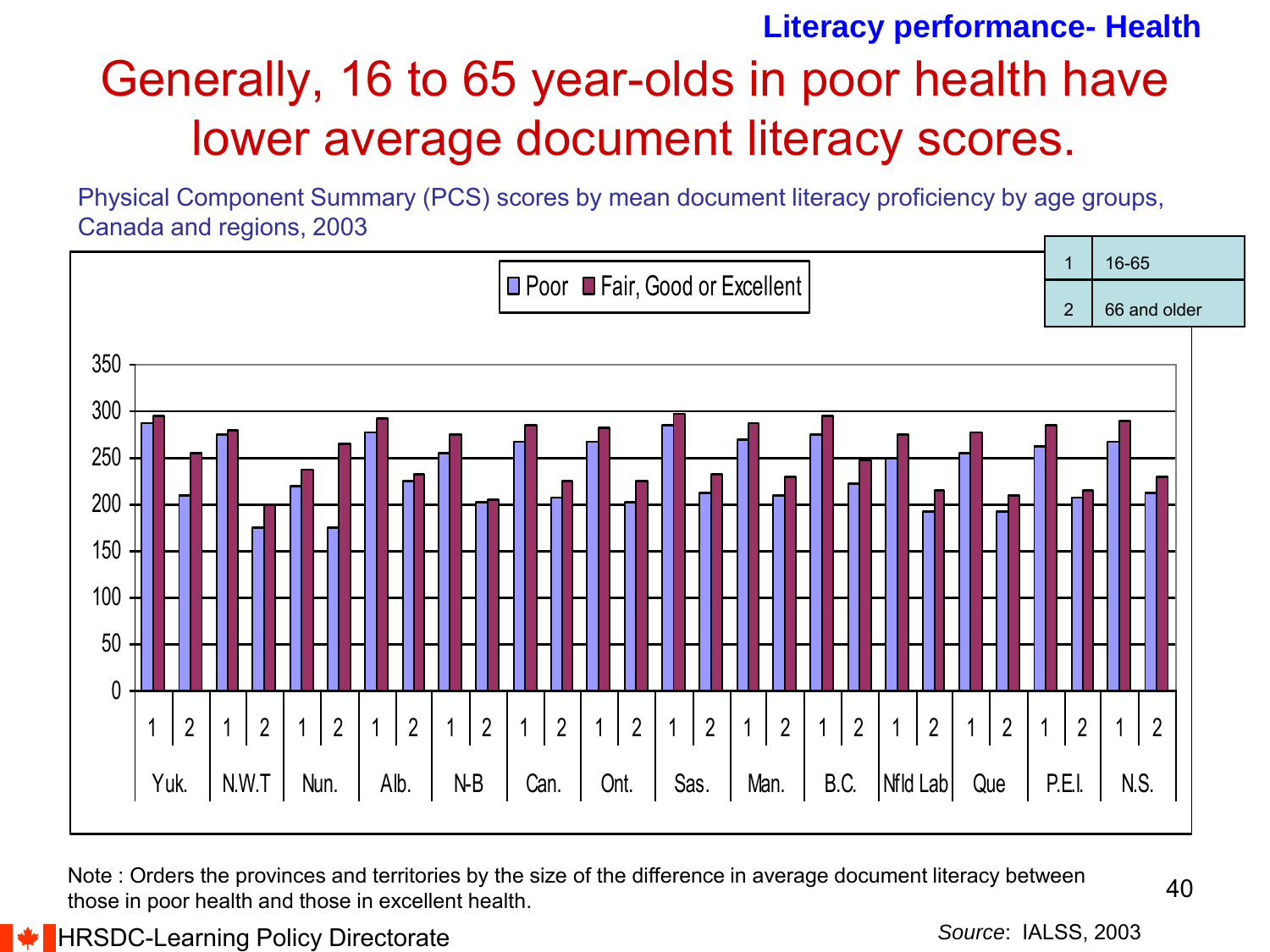#### **Improving Literacy in New Brunswick**

### **Policy sensitive targets appear to be similar for New Brunswick and Canada.**

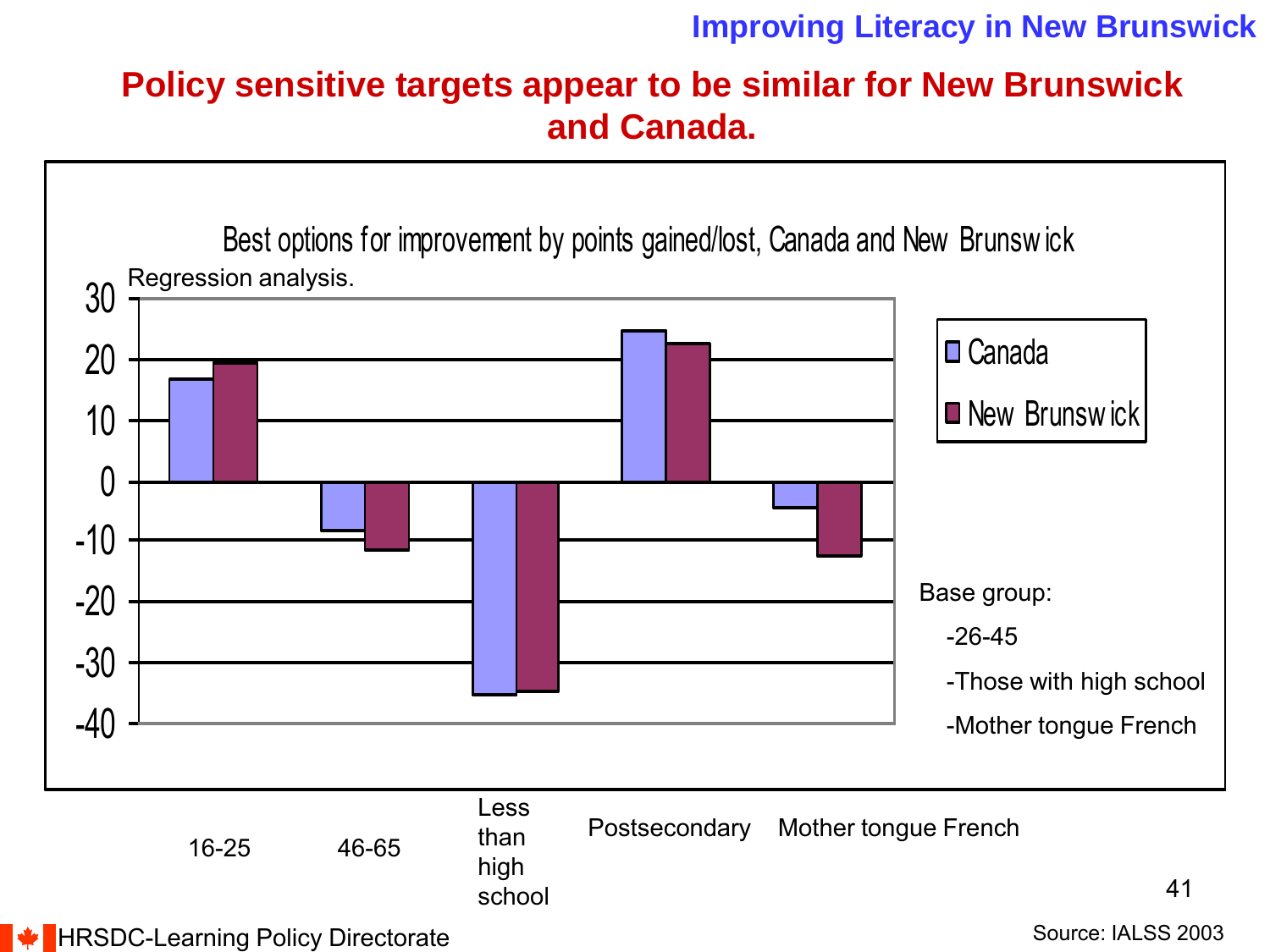## **Geographic distribution of people at levels 1 and 2 in prose in New Brunswick (IALSS population 16-65).**

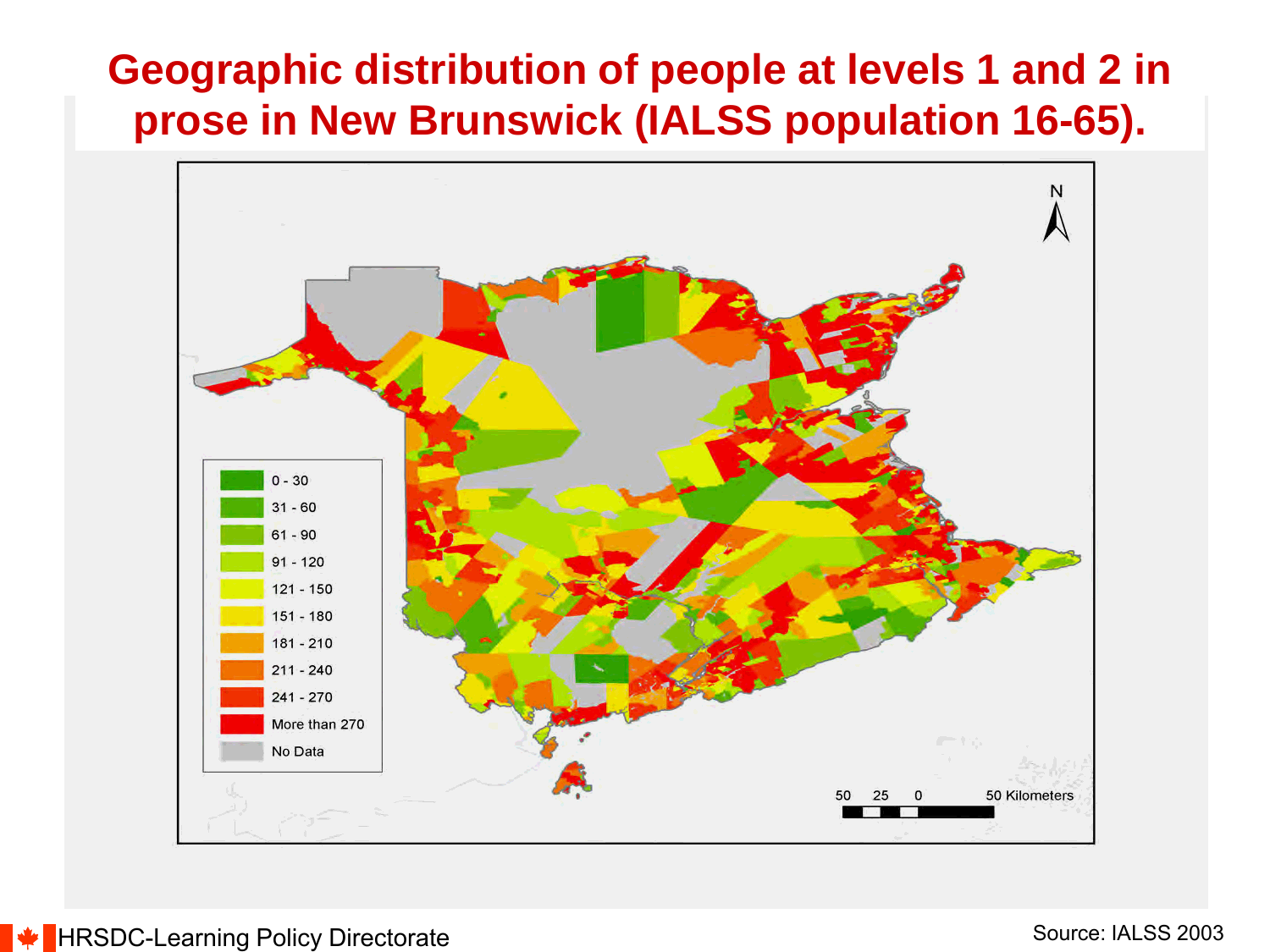### **Geographic distribution of people at levels 4 and 5 in prose in New Brunswick (IALSS population 16-65).**

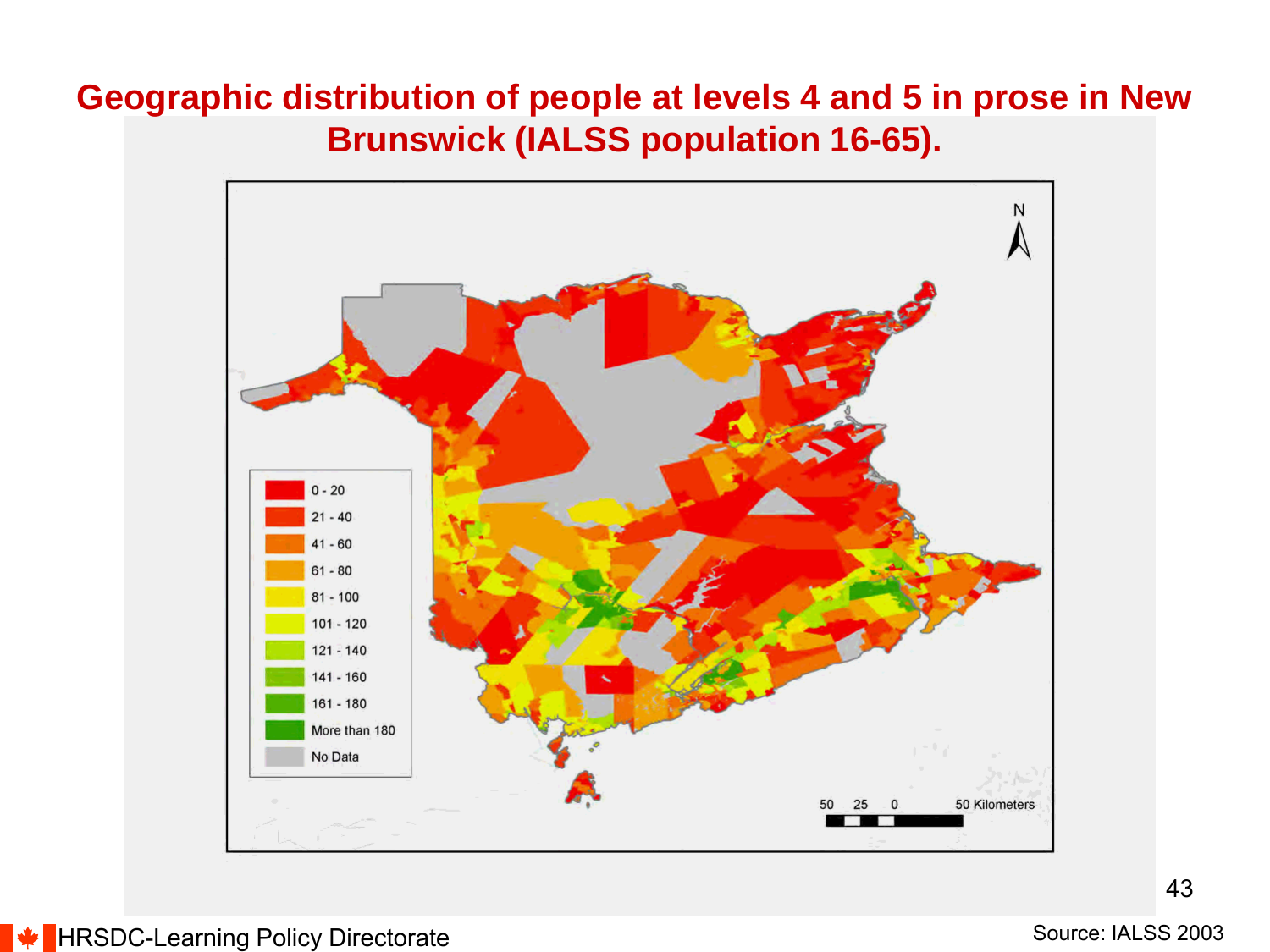### **Contact Information**:

Satya Brink, Ph.D. Director, Policy Research Learning Policy Directorate Human Resources and Skills Development Canada Place du Portage, Phase IV, 3 Floor 140 Promenade du Portage Gatineau, QC K1A 0J9 Tel: 819-953-6622 Fax: 819-997-5433

<Satya.Brink@hrsdc-drhcc.gc.ca>